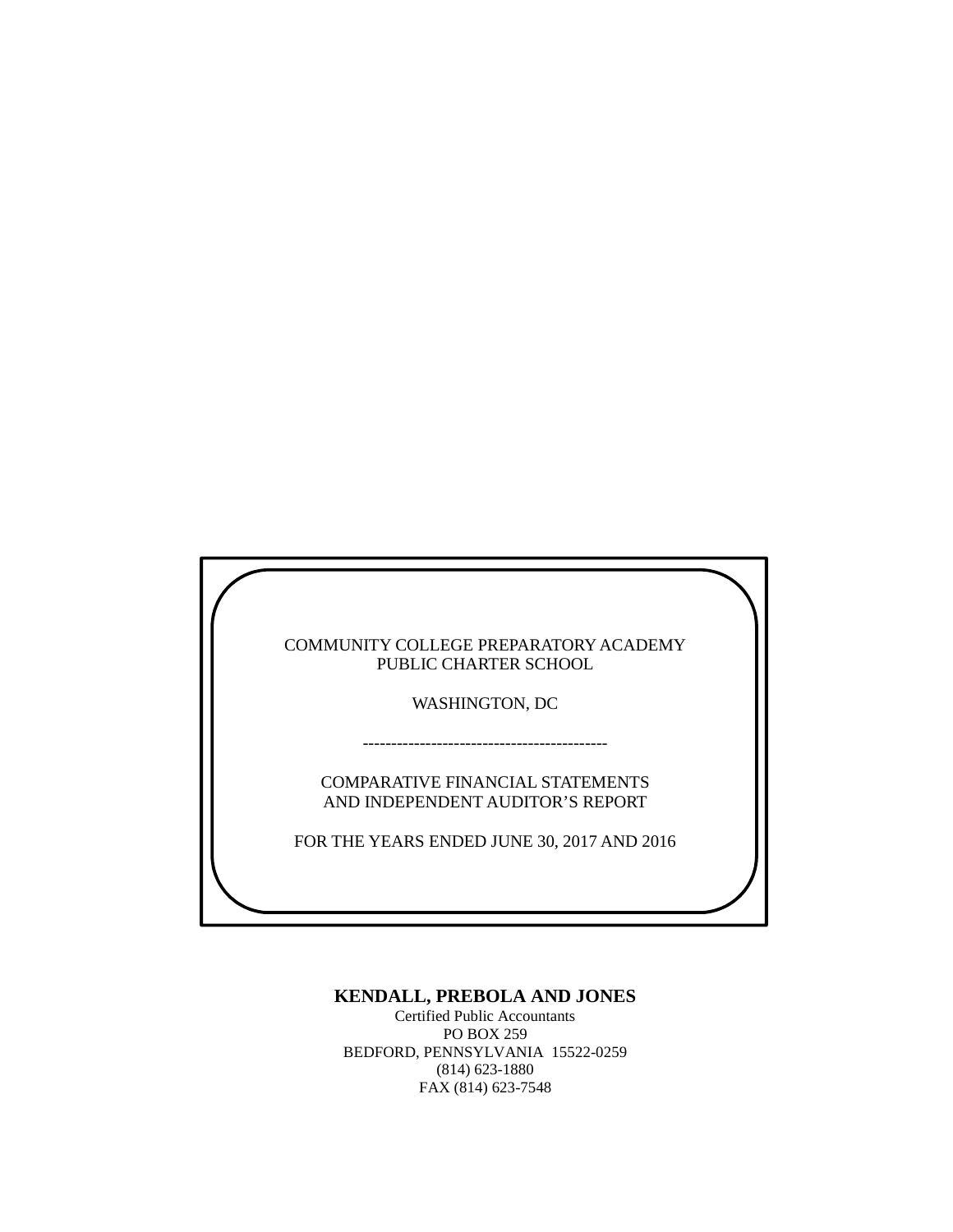## I N D E X

|                                                                                                                                                                                                                          | Page           |
|--------------------------------------------------------------------------------------------------------------------------------------------------------------------------------------------------------------------------|----------------|
| <b>Independent Auditor's Report</b>                                                                                                                                                                                      | $1-2$          |
| Comparative Statements of Financial Position, June 30, 2017 and 2016                                                                                                                                                     | 3              |
| Comparative Statements of Activities, For the Years Ended June 30, 2017 and 2016                                                                                                                                         | $\overline{4}$ |
| Comparative Statements of Cash Flows, For the Years Ended June 30, 2017 and 2016                                                                                                                                         | 5              |
| <b>Notes to Financial Statements</b>                                                                                                                                                                                     | $6 - 22$       |
| Supplemental Information                                                                                                                                                                                                 |                |
| Schedule 1 - Comparative Schedules of Functional Expenses,<br>For the Years Ended June 30, 2017 and 2016                                                                                                                 | $23 - 24$      |
| Schedule 2 - Comparative Schedules of Average Cost Per Student,<br>For the Years Ended June 30, 2017 and 2016                                                                                                            | 25             |
| Independent Auditor's Report on Internal Control over Financial Reporting and on<br>Compliance and Other Matters Based on an Audit of Financial Statements Performed<br>in Accordance with Government Auditing Standards | $26 - 27$      |
| Summary Schedule of Prior Audit Findings, For the Year Ended June 30, 2017                                                                                                                                               | 28             |
| Schedule of Findings, For the Year Ended June 30, 2017                                                                                                                                                                   | 29             |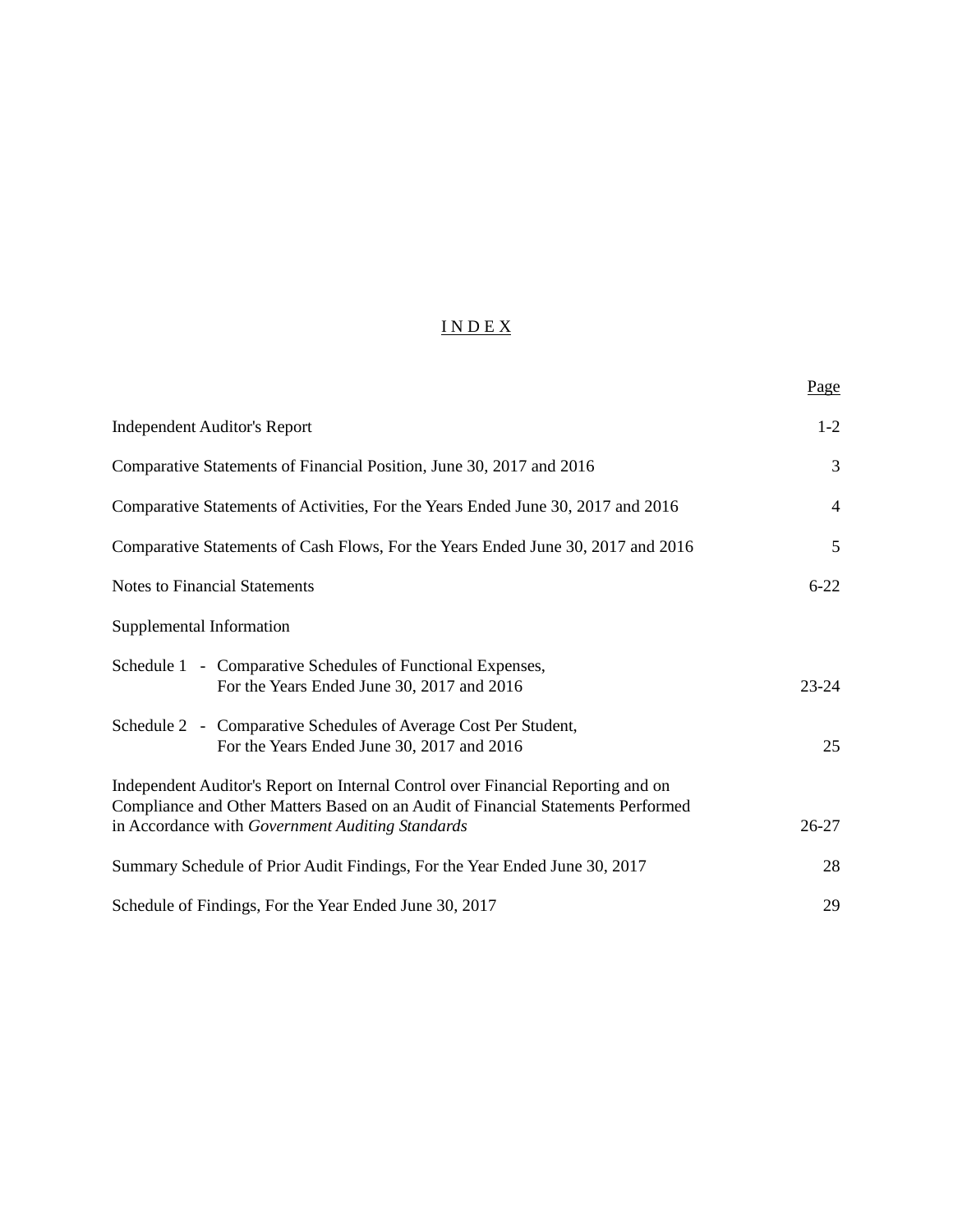## Kendall, Prebola and Jones, LLC

Certified Public Accountants

Board of Directors Community College Preparatory Academy Public Charter School 2405 Martin L. King Jr. Ave SE Washington, DC 20020

#### INDEPENDENT AUDITOR'S REPORT

#### *Report on the Financial Statements*

We have audited the accompanying financial statements of the Community College Preparatory Academy Public Charter School, (a nonprofit organization) which comprise the statements of financial position as of June 30, 2017 and 2016, and the related statements of activities and cash flows for the years then ended, and the related notes to the financial statements.

#### *Management's Responsibility for the Financial Statements*

Management is responsible for the preparation and fair presentation of these financial statements in accordance with accounting principles generally accepted in the United States of America; this includes the design, implementation, and maintenance of internal control relevant to the preparation and fair presentation of financial statements that are free from material misstatement, whether due to fraud or error.

#### *Auditor's Responsibility*

Our responsibility is to express an opinion on these financial statements based on our audits. We conducted our audits in accordance with auditing standards generally accepted in the United States of America and the standards applicable to financial audits contained in *Government Auditing Standards*, issued by the Comptroller General of the United States. Those standards require that we plan and perform the audit to obtain reasonable assurance about whether the financial statements are free from material misstatement.

An audit involves performing procedures to obtain audit evidence about the amounts and disclosures in the financial statements. The procedures selected depend on the auditor's judgment, including the assessment of the risks of material misstatement of the financial statements, whether due to fraud or error. In making those risk assessments, the auditor considers internal control relevant to the entity's preparation and fair presentation of the financial statements in order to design audit procedures that are appropriate in the circumstances, but not for the purpose of expressing an opinion on the effectiveness of the entity's internal control. Accordingly, we express no such opinion. An audit also includes evaluating the appropriateness of accounting policies used and the reasonableness of significant accounting estimates made by management, as well as evaluating the overall presentation of the financial statements.

We believe that the audit evidence we have obtained is sufficient and appropriate to provide a basis for our audit opinion.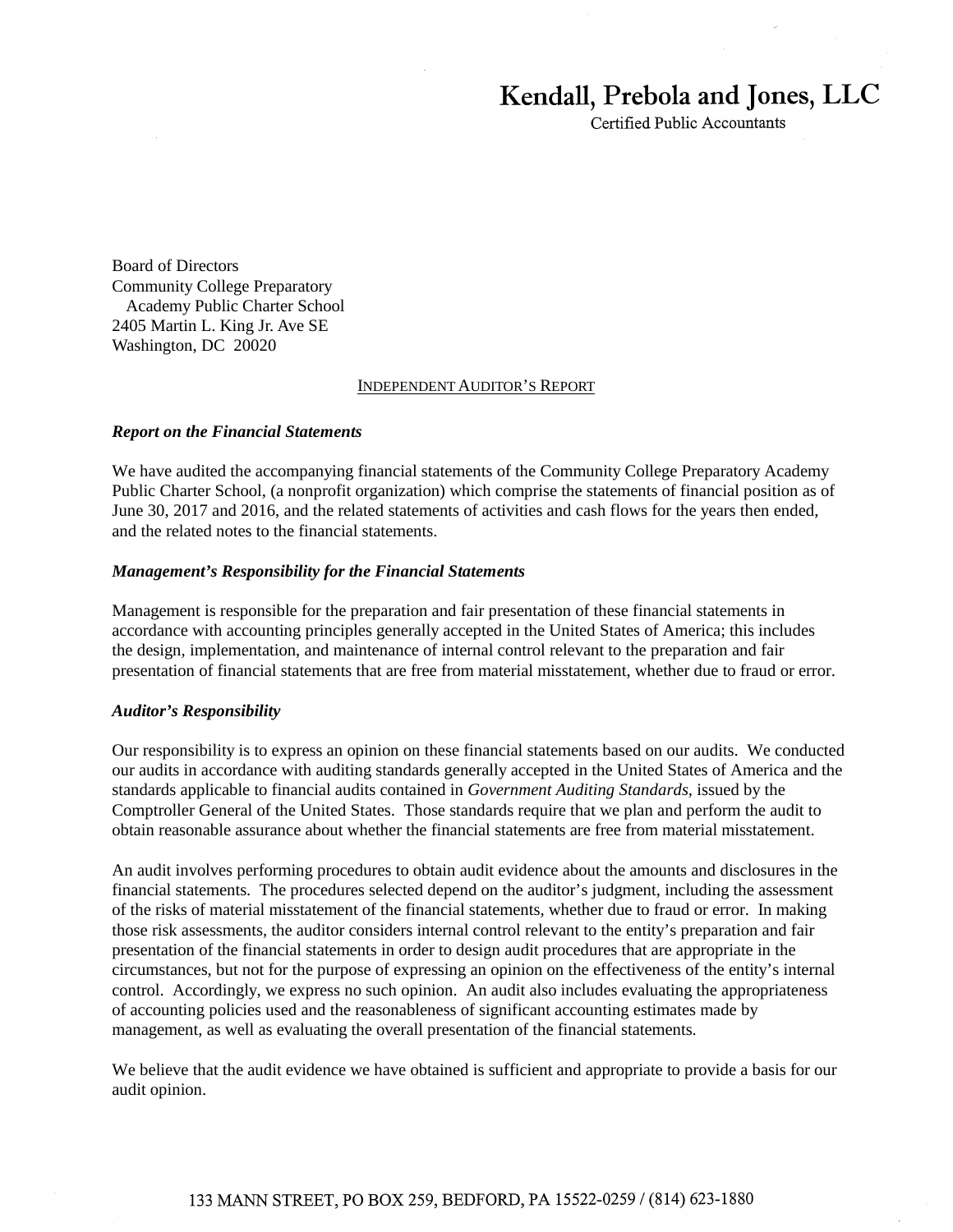#### *Opinion*  $$

In our opinion, the financial statements referred to above present fairly, in all material respects, the financial position of the Community College Preparatory Academy Public Charter School as of June 30, 2017 and 2016, and the changes in its net assets and its cash flows for the years then ended in accordance with accounting principles generally accepted in the United States of America.

### **Other Matters The supplemental schedules of average cost per student are presented average cost per student are presented and schedules of average cost per student are presented and schedules of average cost per student**

Our audits were conducted for the purpose of forming an opinion on the financial statements as a whole. The schedules of functional expenses and schedules of average cost per student are presented for purposes of additional analysis and are not a required part of the financial statements. Such information is the responsibility of management and was derived from and relates directly to the underlying accounting and other records used to prepare the financial statements. The information has been subjected to the auditing procedures applied in the audit of the financial statements and certain additional procedures, including comparing and reconciling such information directly to the underlying accounting and other records used to prepare the financial statements or to the financial statements themselves, and other additional procedures in accordance with auditing standards generally accepted in the United States of America. In  $\alpha$  our opinion, the information is fairly stated in all material respects in relation to the financial statements as a whole.

## *Other Reporting Required by Government Auditing Standards Other Reporting Required by Government Auditing Standards*

In accordance with *Government Auditing Standards*, we have also issued our report dated December 1, 2017, on our consideration of the Community College Preparatory Academy Public Charter School's internal control over financial reporting and on our tests of its compliance with certain provisions of laws, internal control over financial reporting and on our tests of its compliance with certain provisions of laws, regulations, contracts and grant agreements and other matters. The purpose of that report is solely to describe the scope of our testing of internal control over financial reporting and compliance and the results of that testing, and not to provide an opinion on internal control over financial reporting or on compliance. testing, and not to provide an opinion on the internal control over financial reporting or on compliance. That report is an integral part of an audit performed in accordance with *Government Auditing Standards* in considering the Community College Preparatory Academy Public Charter School's internal control over financial reporting and compliance. over financial reporting and compliance.

, fruinsti,

Kendall, Prebola and Jones Certified Public Accountants Certified Public Accountants Kendall, Prebola and Jones

Bedford, Pennsylvania Bedford, Pennsylvania December 1, 2017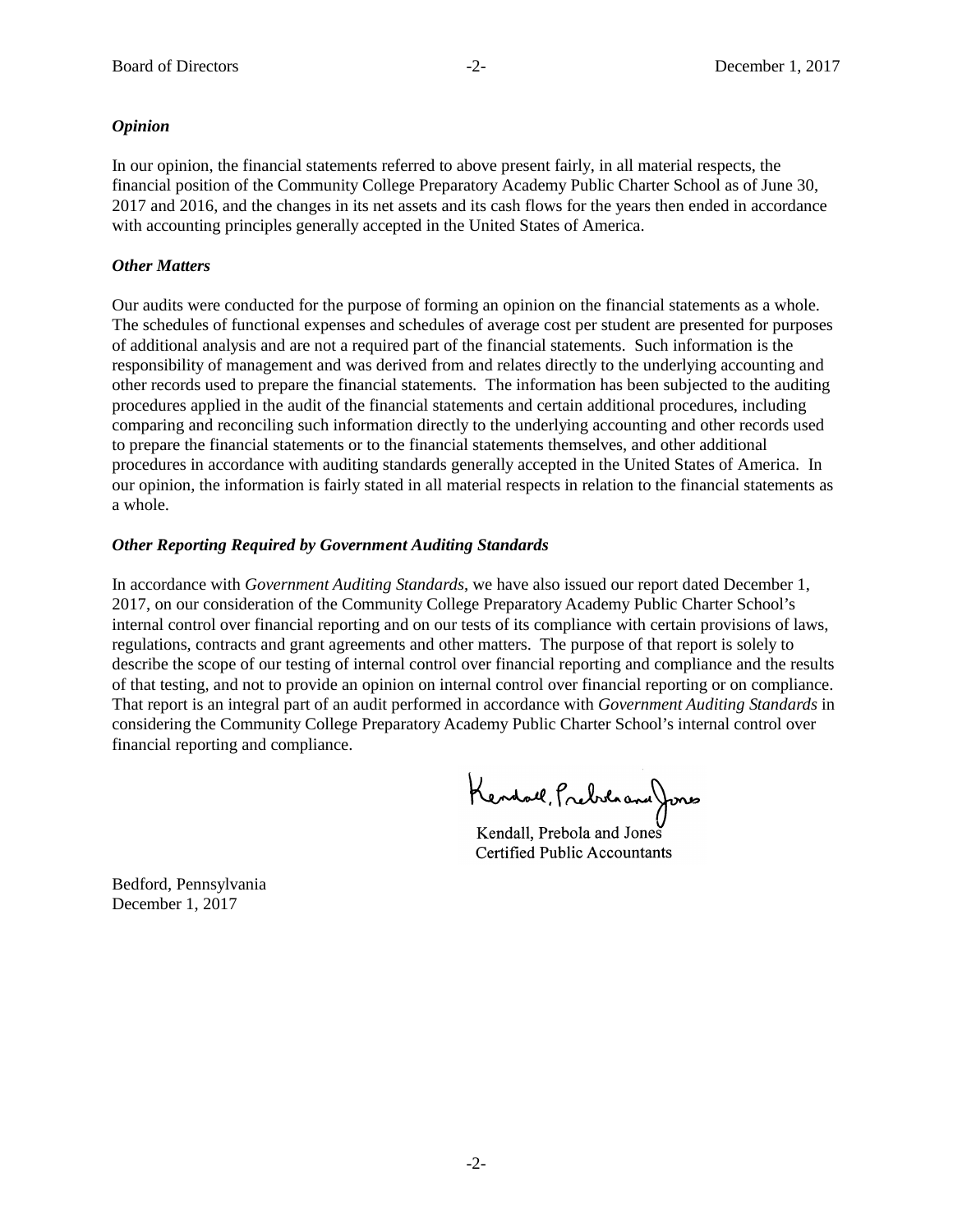### COMMUNITY COLLEGE PREPARATORY ACADEMY PUBLIC CHARTER SCHOOL COMPARATIVE STATEMENTS OF FINANCIAL POSITION JUNE 30, 2017 AND 2016

|                                               | June 30, 2017   | June 30, 2016            |
|-----------------------------------------------|-----------------|--------------------------|
| <b>ASSETS</b>                                 |                 |                          |
| <b>Current Assets:</b>                        |                 |                          |
| Cash and Cash Equivalents                     | 1,020,360<br>\$ | \$<br>8,336              |
| Accounts Receivable                           | 218,413         | 23,856                   |
| <b>Grants Receivable</b>                      | 16,522          |                          |
| Prepaid Expenses                              | 15,947          | 11,361                   |
| <b>Total Current Assets</b>                   | 1,271,242<br>\$ | \$<br>43,553             |
| <b>Fixed Assets:</b>                          |                 |                          |
| Fixed Assets, Net of Accumulated Depreciation | 315,558<br>\$   | $\frac{1}{2}$<br>172,196 |
| <b>Total Fixed Assets</b>                     | \$<br>315,558   | \$<br>172,196            |
| Other Assets:                                 |                 |                          |
| Deposits                                      | \$<br>27,573    | \$<br>29,596             |
| <b>Total Other Assets</b>                     | \$<br>27,573    | \$<br>29,596             |
| <b>TOTAL ASSETS</b>                           | 1,614,373<br>\$ | \$<br>245,345            |
| <b>LIABILITIES AND NET ASSETS</b>             |                 |                          |
| <b>Current Liabilities:</b>                   |                 |                          |
| <b>Accounts Payable</b>                       | \$<br>197,930   | \$<br>39,558             |
| Accrued Interest Payable                      |                 | 3,931                    |
| <b>Accrued Salaries</b>                       |                 | 14,131                   |
| <b>Accrued Vacation</b>                       | 13,664          | 13,457                   |
| Payroll Withholding and Related Liabilities   | 7,398           |                          |
| <b>Deferred Revenues</b>                      | 151,606         |                          |
| Short-Term Loans Payable                      |                 | 10,000                   |
| <b>Current Portion: Capital Lease</b>         | 563             | 2,693                    |
| <b>Total Current Liabilities</b>              | \$<br>371,161   | \$<br>83,770             |
| Long-Term Liabilities:                        |                 |                          |
| Capital Lease Payable                         | \$<br>563       | \$<br>3,256              |
| Less: Current Portion                         | (563)           | (2,693)                  |
| <b>Total Long-Term Liabilities</b>            | \$              | \$<br><u>563</u>         |
| <b>Total Liabilities</b>                      | \$<br>371,161   | \$<br>84,333             |
| Net Assets (Deficit):                         |                 |                          |
| Unrestricted                                  | 1,243,212<br>S. | \$<br>159,847            |
| Temporarily Restricted                        |                 | 1,165                    |
| <b>Total Net Assets (Deficit)</b>             | \$1,243,212     | 161,012<br>\$            |
| TOTAL LIABILITIES AND NET ASSETS              | \$1,614,373     | 245,345<br>\$            |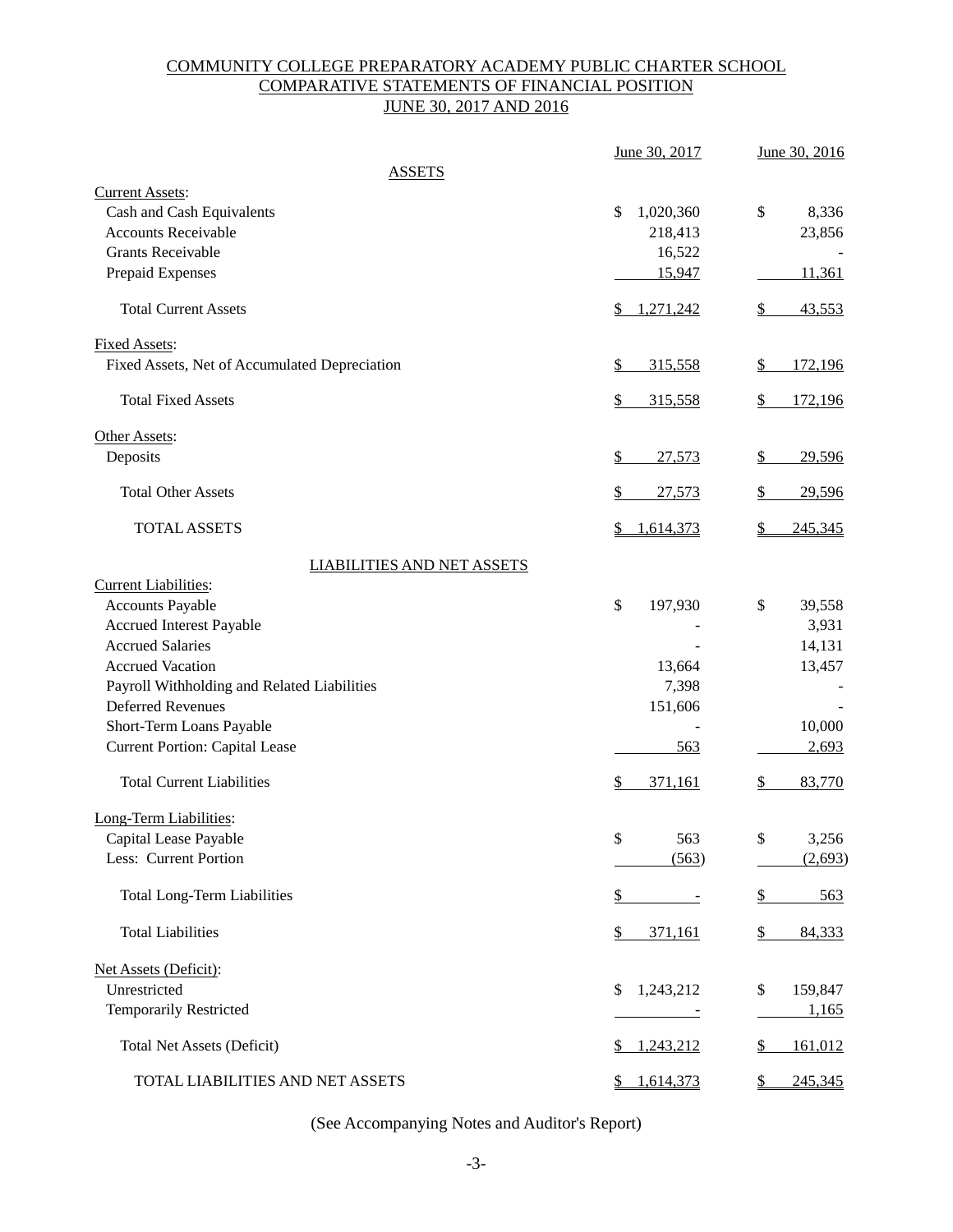#### COMMUNITY COLLEGE PREPARATORY ACADEMY PUBLIC CHARTER SCHOOL COMPARATIVE STATEMENTS OF ACTIVITIES FOR THE YEARS ENDED JUNE 30, 2017 AND 2016

|                                         |                 | June 30, 2017             |           |                 | June 30, 2016             |                            |  |  |
|-----------------------------------------|-----------------|---------------------------|-----------|-----------------|---------------------------|----------------------------|--|--|
|                                         | Unrestricted    | Temporarily<br>Restricted | Total     | Unrestricted    | Temporarily<br>Restricted | Total                      |  |  |
| Revenues and Other Support:             |                 |                           |           |                 |                           |                            |  |  |
| Tuition - Per Pupil Funding Allocation  | \$<br>4,093,066 | $\mathbb{S}$              | 4,093,066 | \$<br>3,027,181 | $\mathbb{S}$              | <sup>\$</sup><br>3,027,181 |  |  |
| Tuition - Facilities Allowance          | 1,483,900       |                           | 1,483,900 | 1,093,400       |                           | 1,093,400                  |  |  |
| <b>Contract Revenue</b>                 | 810,650         |                           | 810,650   |                 |                           |                            |  |  |
| <b>State Government Grants</b>          | 16,522          |                           | 16,522    | 54,904          |                           | 54,904                     |  |  |
| <b>Private Grants and Contributions</b> | 17,292          | 302,857                   | 320,149   | 2,976           | 81,953                    | 84,929                     |  |  |
| Interest                                | 444             |                           | 444       |                 |                           |                            |  |  |
| Net Assets Released from Restrictions - |                 |                           |           |                 |                           |                            |  |  |
| Satisfaction of Program Restrictions    | 304,022         | (304, 022)                |           | 83,388          | (83, 388)                 |                            |  |  |
| Total Revenues, Gains and Other Support | 6,725,896       | (1,165)                   | 6,724,731 | 4,261,849       | (1,435)                   | \$<br>4,260,414            |  |  |
| Expenses:                               |                 |                           |           |                 |                           |                            |  |  |
| <b>Educational Services</b>             | 5,009,984       | \$                        | 5,009,984 | \$<br>3,561,657 | \$                        | <sup>\$</sup><br>3,561,657 |  |  |
| General and Administrative              | 584,280         |                           | 584,280   | 492,740         |                           | 492,740                    |  |  |
| Fundraising                             | 48,267          |                           | 48,267    | 43,211          |                           | 43,211                     |  |  |
| <b>Total Expenses</b>                   | 5,642,531       |                           | 5,642,531 | 4,097,608       |                           | 4,097,608                  |  |  |
| Changes in Net Assets                   | 1,083,365       | \$<br>(1,165)             | 1,082,200 | \$<br>164,241   | \$<br>(1,435)             | 162,806<br>\$              |  |  |
| Net Assets at Beginning of Year         | 159,847         | 1,165                     | 161,012   | (4,394)         | 2,600                     | (1,794)                    |  |  |
| Net Assets (Deficit) at End of Year     | 1,243,212       |                           | 1,243,212 | 159,847         | 1,165                     | 161,012                    |  |  |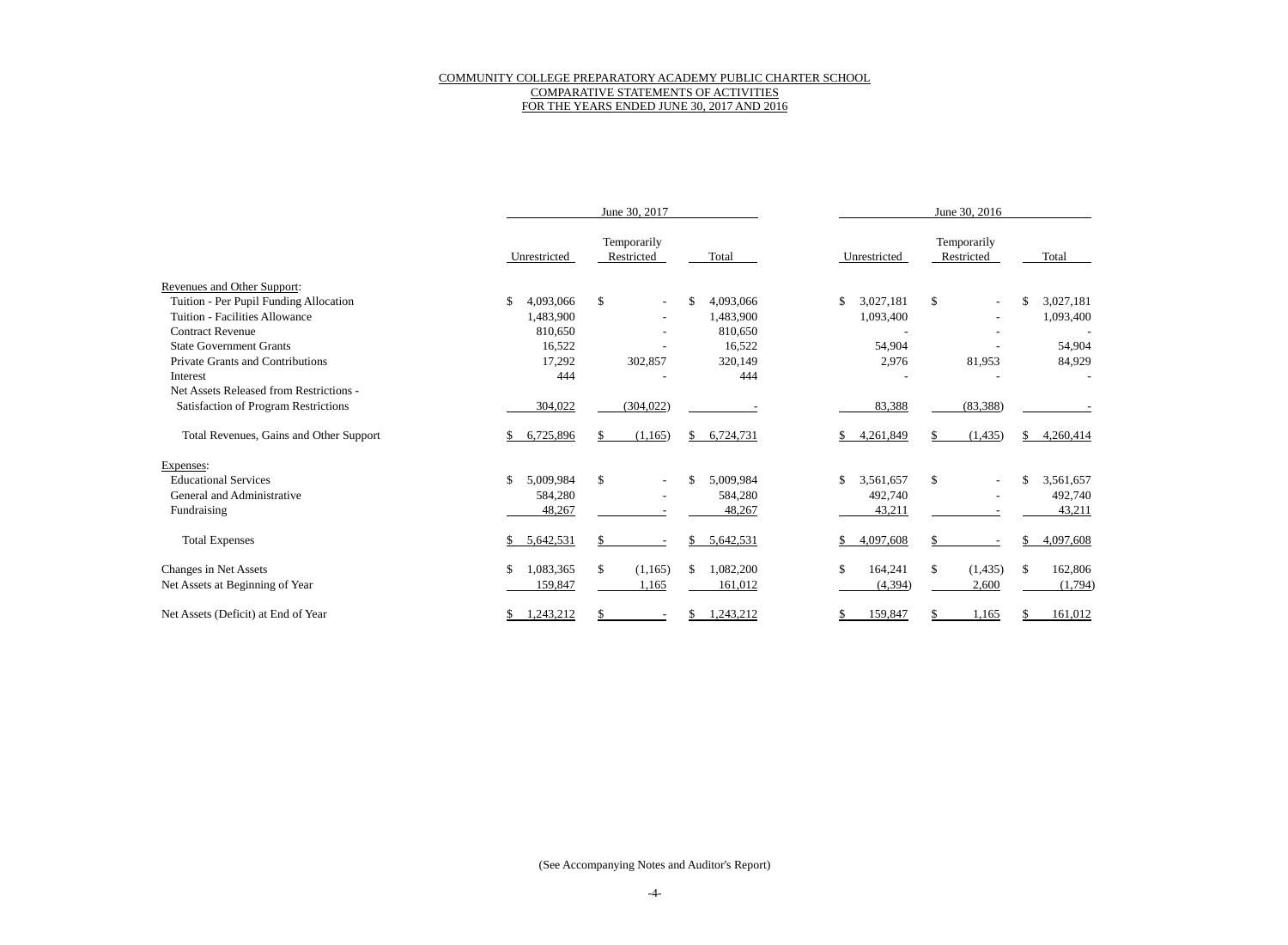### COMMUNITY COLLEGE PREPARATORY ACADEMY PUBLIC CHARTER SCHOOL COMPARATIVE STATEMENTS OF CASH FLOWS FOR THE YEARS ENDED JUNE 30, 2017 AND 2016

|                                                                    | June 30, 2017    | June 30, 2016          |  |
|--------------------------------------------------------------------|------------------|------------------------|--|
| <b>Cash Flows from Operating Activities:</b>                       |                  |                        |  |
| <b>Changes in Net Assets</b>                                       | \$<br>1,082,200  | \$<br>162,806          |  |
| Adjustments to Reconcile Changes in Net Assets to Net              |                  |                        |  |
| Cash Flows from Operating Activities:                              |                  |                        |  |
| Depreciation and Amortization                                      | 129,426          | 84,933                 |  |
| Accounts Receivable - (Increase)/Decrease                          | (194, 557)       | 32,178                 |  |
| Grants Receivable - (Increase)/Decrease                            | (16, 522)        | 4,450                  |  |
| Deposits - (Increase)/Decrease                                     | 2,023            | (5,000)                |  |
| Prepaid Expenses - (Increase)/Decrease                             | (4,586)          | 22,614                 |  |
| Accounts Payable - Increase/(Decrease)                             | 158,372          | (139, 692)             |  |
| Accrued Interest Payable - Increase/(Decrease)                     | (3,931)          | 598                    |  |
| Accrued Salaries - Increase/(Decrease)                             | (14, 131)        | 14,131                 |  |
| Accrued Vacation - Increase/(Decrease)                             | 207              | (8,322)                |  |
| Payroll Withholdings and Related Liabilities - Increase/(Decrease) | 7,398            |                        |  |
| Deferred Revenues - Increase/(Decrease)                            | 151,606          | (97, 964)              |  |
| Net Cash Flows from Operating Activities                           | 1,297,505<br>\$  | \$<br>70,732           |  |
| <b>Cash Flows from Investing Activities:</b>                       |                  |                        |  |
| Purchase of Fixed Assets and Leasehold Improvements                | (272, 788)<br>\$ | (131,504)<br>\$        |  |
| Net Cash Flows from Investing Activities                           | (272, 788)<br>\$ | (131,504)<br>\$        |  |
| <b>Cash Flows from Financing Activities:</b>                       |                  |                        |  |
| Payments on Short-Term Loan                                        | \$<br>(10,000)   | (30,000)<br>\$         |  |
| Payments on Capital Lease                                          | (2,693)          | (1,677)                |  |
| Net Cash Flows from Financing Activities                           | (12,693)<br>\$   | (31,677)<br><u>\$</u>  |  |
| Net Increase in Cash and Cash Equivalents                          | \$<br>1,012,024  | \$<br>(92, 449)        |  |
| Cash and Cash Equivalents at Beginning of Year                     | 8,336            | 100,785                |  |
| Cash and Cash Equivalents at End of Year                           | 1,020,360<br>\$  | $\frac{1}{2}$<br>8,336 |  |

Supplemental Disclosures:

a) Interest in the amount of \$4,942 and \$1,581 was paid during the years ended June 30, 2017 and 2016, respectively.

b) No income taxes were paid during the years ended June 30, 2017 and 2016.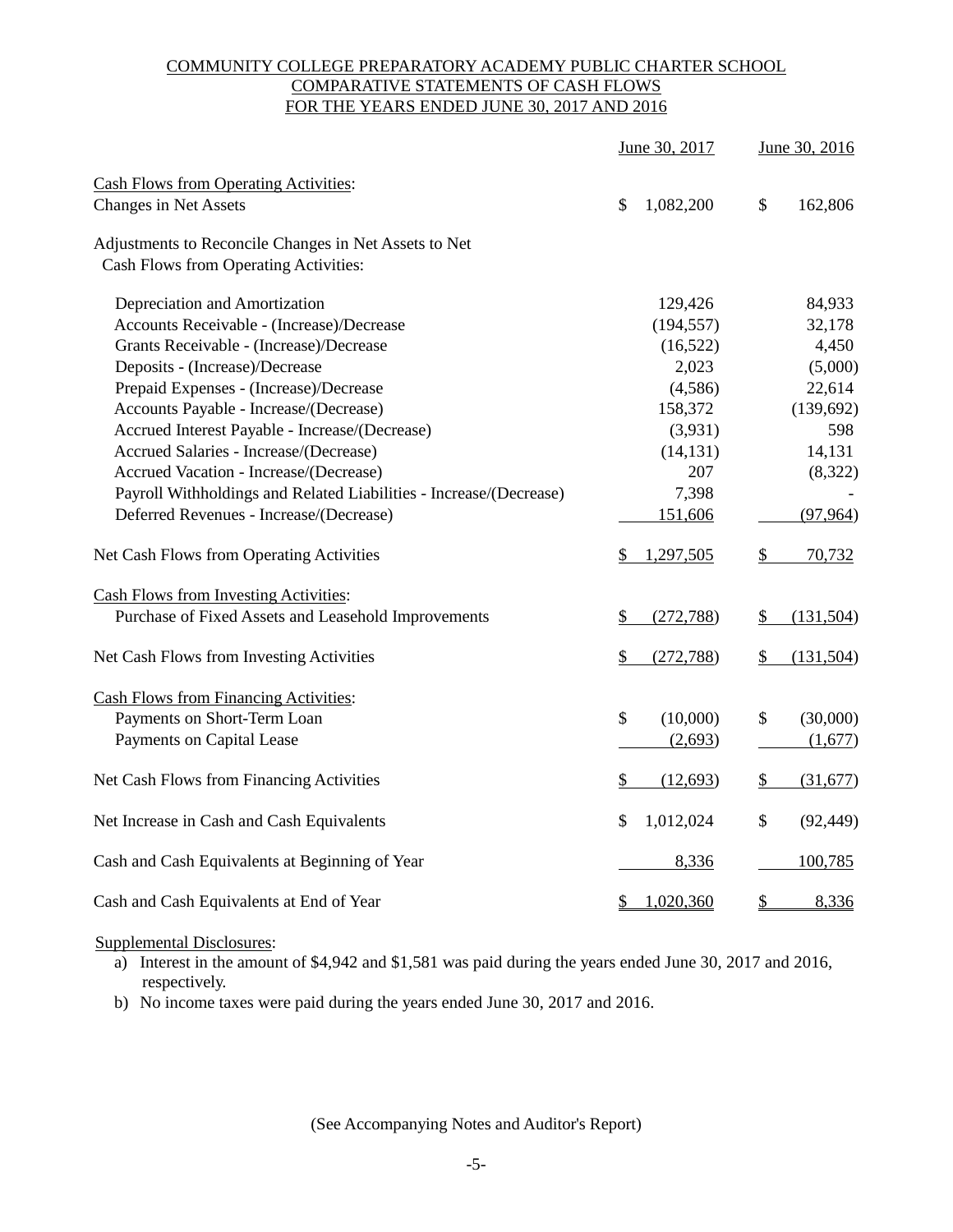The Community College Preparatory Academy Public Charter School (the Charter School), a District of Columbia Not-for-Profit Corporation was incorporated on July 23, 2012, exclusively for educational purposes. The Community College Preparatory Academy Public Charter School is in its fifth year of operation as Adult Charter School. The main site is located at 2405 Martin Luther King Ave., SE, with satellite sites at Gibbs School (900 15<sup>th</sup> Street, NE) and MC Terrell (3301 Wheeler Road, SE). The mission of CC Prep is to provide the education and skills development to empower and prepare undercredited adults for post-secondary educational success, viable employment and lifelong learning.

The Charter School's primary sources of support are local appropriations for charter schools from the District of Columbia.

#### 1. SUMMARY OF SIGNIFICANT ACCOUNTING POLICIES:

The significant accounting policies of the Charter School are summarized below:

(a) Basis of Accounting and Presentation:

The accompanying financial statements have been prepared on the accrual basis of accounting, which presents financial position, activities, functional expenses, and cash flows in accordance with accounting principles generally accepted in the United States of America.

(b) Revenue Recognition:

#### **Contributions**

The Charter School has adopted Financial Accounting Standards Board ASC No. 958-605-25, *Accounting for Contributions Received and Contributions Made.* As such, contributions are recognized as revenue when they are received or unconditionally pledged.

All contributions are available for unrestricted use unless specifically restricted by the donor. Contributions and promises to give with donor imposed conditions are recognized as unrestricted support when the conditions on which they depend are substantially met. Contributions and promises to give with donor imposed restrictions are reported as temporarily restricted support. Unconditional promises to give due in the next year are recorded at their net realizable value. An allowance for uncollectible contributions receivable is provided based upon management's judgement, including such factors as prior collection history and type of contribution.

The Charter School reports gifts of equipment as unrestricted support unless explicit donor stipulations specify how the donated assets must be used. The Charter School reports expirations of donor restrictions when the donated or acquired assets are placed in service.

### **Charter School Funding**

The Charter School receives a student allocation from the District of Columbia to cover the cost of academic expenses. The student allocation is on a per pupil basis and includes the academic year funding, special education funding, and a facilities allotment. The Charter School recognizes this funding in the year in which the school term is conducted. Funding received in advance of the school term is recorded as deferred revenue.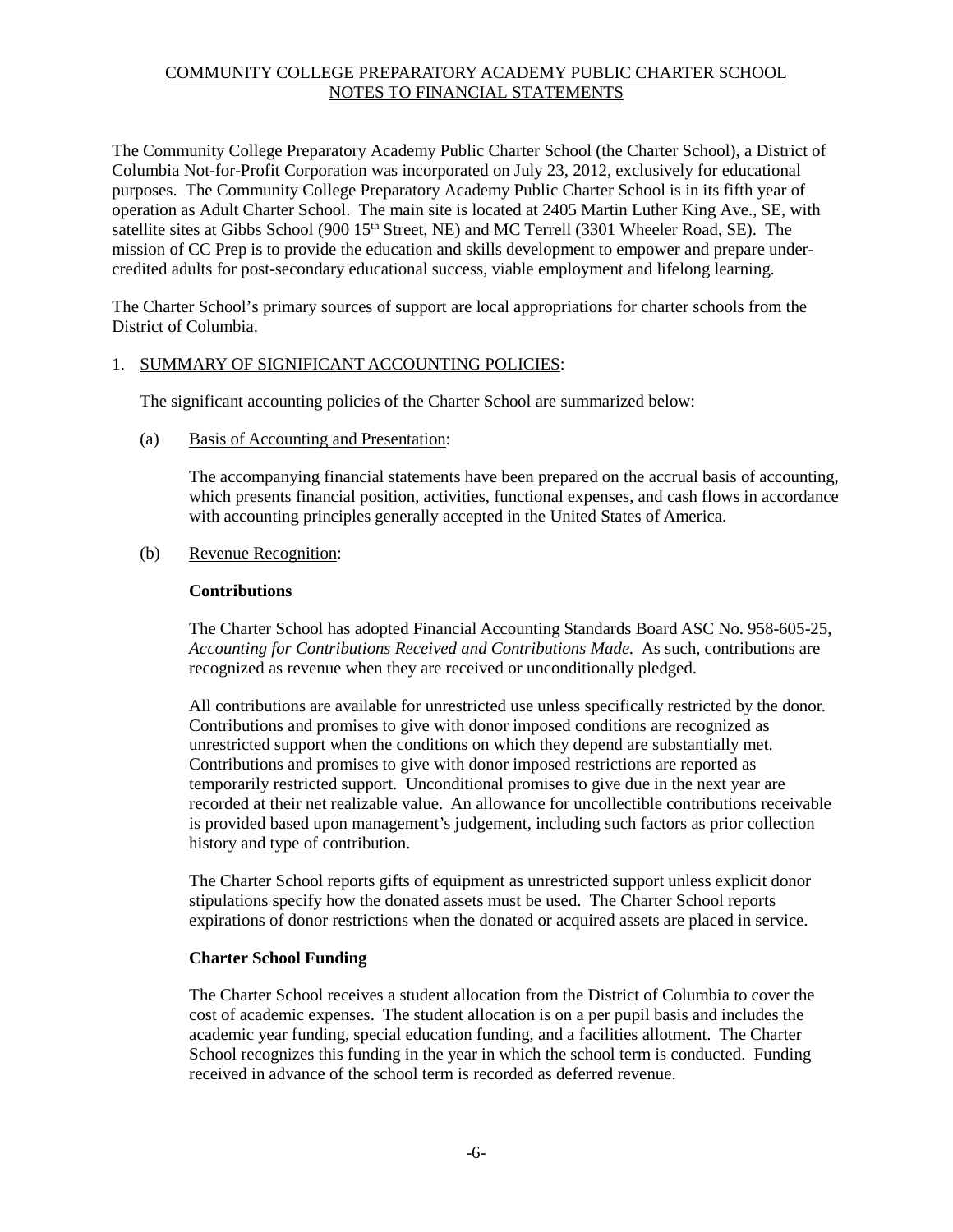### 1. SUMMARY OF SIGNIFICANT ACCOUNTING POLICIES: (Continued)

(b) Revenue Recognition: (Continued)

### **Charter School Funding** (Continued)

Contract revenues are considered to be exchange transactions, and are recognized as the services are completed. As of June 30, 2017, there was \$49,132 of deferred contract revenues.

(c) Corporate Taxes:

The Community College Preparatory Academy Public Charter School is exempt from federal and state income taxes (other than on unrelated business income) under the provisions of Section  $501(c)(3)$  of the Internal Revenue Code and similar state income tax laws. Exemption from District of Columbia income taxes was granted to the Charter School effective September 24, 2014. Accordingly, no provisions for income taxes have been provided for in the accompanying financial statements. The Charter School has been classified as other than a private foundation under Section  $509(a)(1)$  of the Internal Revenue Code and accordingly contributions qualify as a charitable tax deduction by the contributor under Section  $170(b)(1)(A)(ii)$ . The Charter School did not have any net unrelated business income for the years ended June 30, 2017 and 2016.

The Community College Preparatory Academy Public Charter School is also exempt from District of Columbia sales, franchise, and personal property taxes.

(d) Grants:

Grant revenues are received primarily from Federal agencies and the District of Columbia. These grants are subject to financial and compliance audits by the grantor agencies. Such audits could result in a request for reimbursement by the agency for expenditures disallowed under the terms and conditions of the appropriate grantor. No provision for possible adjustment has been made in the accompanying financial statements because, in the opinion of management, such adjustment, if any, would not have a material effect on the financial statements.

Cash receipts in excess of costs incurred for grants are reflected as refundable advances until they are expended for the purpose of the grant, at which time they are recognized as unrestricted support. Costs incurred in excess of cash received are reflected as grants receivable.

(e) Net Assets:

The Charter School has adopted Financial Accounting Standards Board ASC No. 958-205-05, *Financial Statements of Not-for-Profit Organizations*. Under FASB ASC No. 958-205-05, the Charter School is required to report information regarding its financial position and activities according to three classes of net assets.

Net assets and revenues, expenses, gains, and losses are classified based on the existence or absence of donor-imposed restrictions. Accordingly, net assets of the Charter School and changes therein are classified and reported as follows: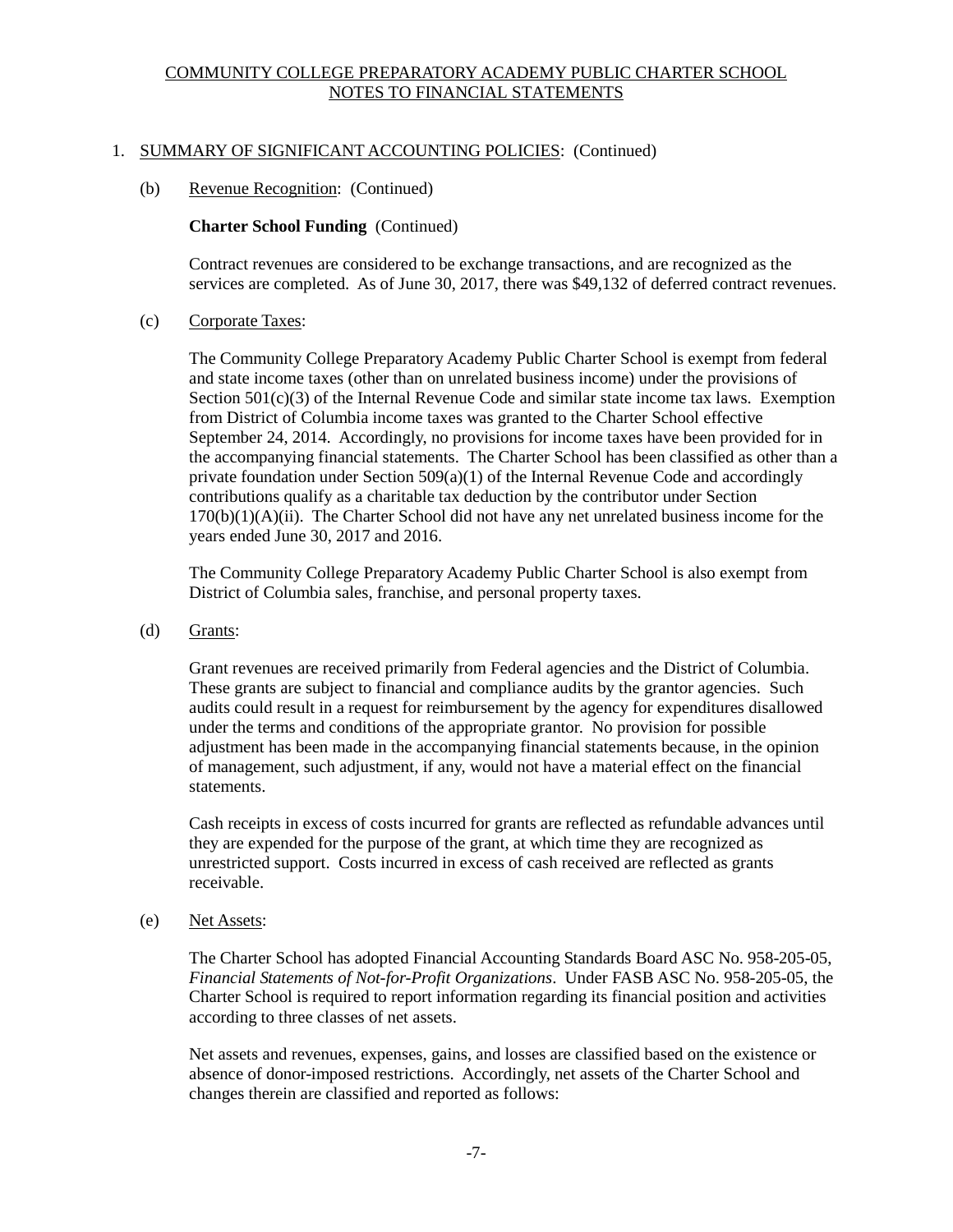### 1. SUMMARY OF SIGNIFICANT ACCOUNTING POLICIES: (Continued)

#### (e) Net Assets: (Continued)

#### **Unrestricted Net Assets**

Net assets that are not subject to donor-imposed restrictions and over which the Board of Directors has discretionary control. This classification includes net assets subject to donorimposed conditions, which have been met in the current year and net assets subject to donorimposed restrictions that have been released from restrictions.

#### **Temporarily Restricted Net Assets**

Net assets subject to donor-imposed restrictions that may or will be met, either by actions of the Charter School and/or the passage of time. When a restriction expires, temporarily restricted net assets are reclassified to unrestricted net assets and reported in the statement of activities as net assets released from restrictions.

Temporarily restricted net assets were available at year end for the following purpose:

|                                     | June 30, 2017 | June 30, 2016            |  |     |
|-------------------------------------|---------------|--------------------------|--|-----|
| <b>Student Transportation Funds</b> |               | $\overline{\phantom{0}}$ |  | 165 |
| Total                               |               | $\overline{\phantom{0}}$ |  |     |

Net assets were released from donor restrictions by incurring expenses satisfying the restricted purposes, the passage of time, or by occurrence of other events specified by donors for the following activities:

|                                      | June 30, 2017 |   | June 30, 2016 |
|--------------------------------------|---------------|---|---------------|
| MC Terrell Campus Buildout           | \$<br>275,357 | S |               |
| Sponsorship - Evening with the Stars | 27,000        |   | 25,450        |
| <b>Student Transportation Funds</b>  | 1,165         |   | 1,935         |
| <b>IT Training</b>                   | 500           |   |               |
| Gibbs Campus Buildout                |               |   | 56,003        |
| Total                                | 304.022       |   | 83,388        |

#### **Permanently Restricted Net Assets**

Net assets subject to donor-imposed stipulations that requires the net assets be maintained permanently by the Charter School. Generally, the donors of these assets permit the use of all or part of the income earned on any related investments for general or specific purposes. The Charter School did not have any permanently restricted net assets as of June 30, 2017 and 2016.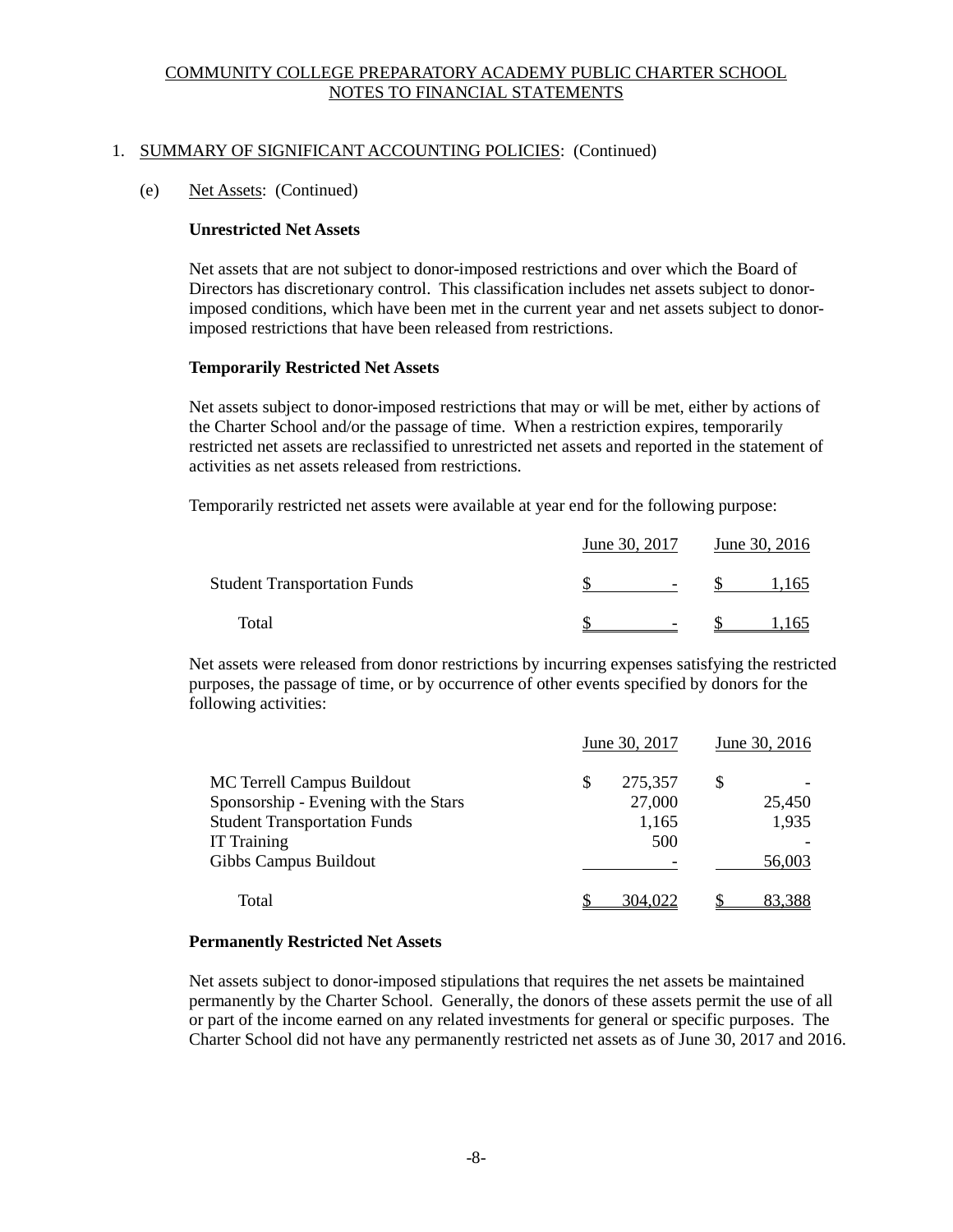### 1. SUMMARY OF SIGNIFICANT ACCOUNTING POLICIES: (Continued)

#### (f) Donated Services and Materials:

Donated services and materials are recognized as contributions in accordance with FASB ASC 958, *Accounting for Contributions Received and Contributions Made*, if the services received create or enhance nonfinancial assets or require specialized skills, and are provided by individuals possessing those skills, and would typically need to be purchased if not provided by donation. Contributed services and promises to give services that do not meet the above criteria are not recognized. The time contributed by the Charter School's Board of Directors is uncompensated and is not reflected as donated services. In-kind contributions are recorded in the statement of activities at estimated fair value and recognized as revenue and expense (or an asset) in the period they are received. There were no donated services and materials recorded in the financial statements for the years ended June 30, 2017 and 2016.

#### (g) Basic Programs:

The design of the Charter School was in response to two major challenges confronting the District of Columbia, namely:

- 1. The increasing number of adults in their prime wage earning years, entering postsecondary education unprepared to successfully complete an Associate Degree or Advanced Vocational Certifications; and
- 2. The overwhelming number of DC residents unable to be employed in the city due to the lack of core academic skills and the lack of certificated workforce skills required by the city's knowledge-based economy.

The instructional model for CC Prep responds to these challenges by providing remediation in core academic skills, core skills in computer literacy, on-line learning, and preparation for a range of highly portable, national certifications to support entry to the city's job market. Special focus prepares students for employment in the technology and tech-related fields. This focus was selected as it offers the broadest range of options for entry-level employment, including everything from a Data Entry Clerk to Certified Help Desk and Cabling technician.

CC Prep has a staff of 35 and SY'2017 operating budget of over \$5 million this year. CC Prep was approved by the DC Public Charter School Board in January 2012 and classes began in September 2013. The Founder and Executive Director, C. Vannessa (Connie) Spinner, has more than 30 years of experience in education and workforce development. CC Prep is able to maintain administrative and fiscal infrastructure as part of the city's ongoing public dollar funding commitment established by the charter school legislation. The Charter School's charter has been approved for five years with graduated funding based on student enrollment. The Director of Operations, Monica Jones, has deep experience in accounting and operational management; on-line academic instruction by Lab manager Liam Ball, who has over five years of educational experience in on-line instruction. The Student Support team is led by Senior Student Success Specialist, Yvonne Hollis, who has advanced credentials and over 25 years of experience with Adult Education and Workforce Development programming; and employment support by Employment Specialist Norman Nixon, who has more than 20 years of employment training and placement experience.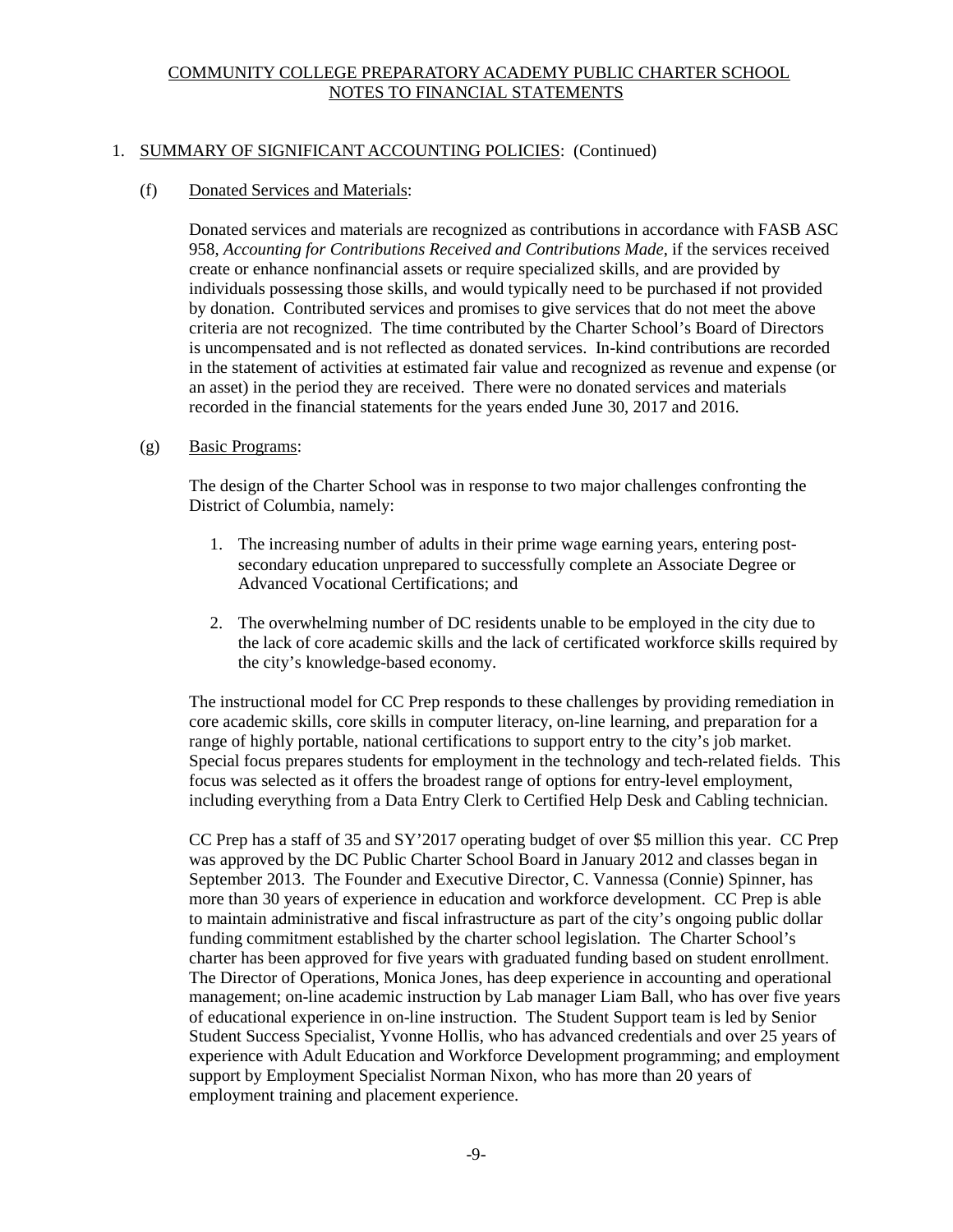### 1. SUMMARY OF SIGNIFICANT ACCOUNTING POLICIES: (Continued)

(g) Basic Programs: (Continued)

The Charter School's programming is based on the four outcomes for CC Prep adult learners:

- 1. Successful high school completion via the new High School Equivalency Examination (GED);
- 2. Successful entry into Community College at freshman level as a result of preparation for the ACCUPLACER entry examination;
- 3. Successful completion of national entry-level employment certifications in the emerging fields for the District of Columbia (i.e., technology, administrative support and health careers); and/or
- 4. Successful attainment of necessary skills in reasoning, mathematics, computers, and on-line research required for life-long learning in the twenty-first century.

In our third year, we continued to expand our role as a Microsoft Office Academy School. We provided free training and assessment toward national certification(s). We added a highly qualified Microsoft Office Suite (MOS) trainer to our ranks to markedly expand student access to this critical baseline employment skill. As a result, we were the second most productive MOS site among the Microsoft Academies with over 140 successful MOS certifications this year.

Other cloud-based national certifications were added to support entry-level employment in the District's knowledge based economy. Whenever possible, a blended learning approach that married active learning with on-line reinforcement is employed. Based upon review of our student data, we continued as a year-round school and operated from 9:00 am to 9:00 pm daily, providing instruction in three-hour sessions: 9:00 am to 12:00 noon, 1:00 pm to 4:00 pm and 5:00 pm to 8:45 pm Monday through Thursday evenings.

All adult learners are assessed initially and at regular intervals (every 6 to 8 weeks based on initial grade equivalent scores) using the ETABE (Test of Adult Basic Education). The ETABE was selected as it is aligned with My Foundations Lab, the core curriculum and the new GED. The new GED preparation program was developed to align with the Common Core Standards and has remained the declared goal for 55% of all enrolled students. Based on the assessment analysis, students complete an Individual Learning Plan (ILP) with their assigned Student Success Specialist. They also sign off on a learning contract and agree to make every effort to comply with school requirements for attendance, individual bi-weekly academic reviews and semi-annual progress reviews. All students spend a minimum of fifteen hours a week in class. In addition to regularly scheduled ETABE assessments, students are assessed for skill mastery as part of the curricular design. Once students reach the  $7<sup>th</sup>$  grade 5<sup>th</sup> month level in Reading, they are eligible to begin Microsoft Word training, which is now recommended for all students. When students reach the 9<sup>th</sup> grade level in Reading and Mathematics, students participate in either GED or ACCUPLACER Boot Camps (weekly Intensive Workshops focusing specifically on test taking skills), in addition to their weekly classes. They can also at this point, enter advanced IT certification. All education and training services are free to DC residents.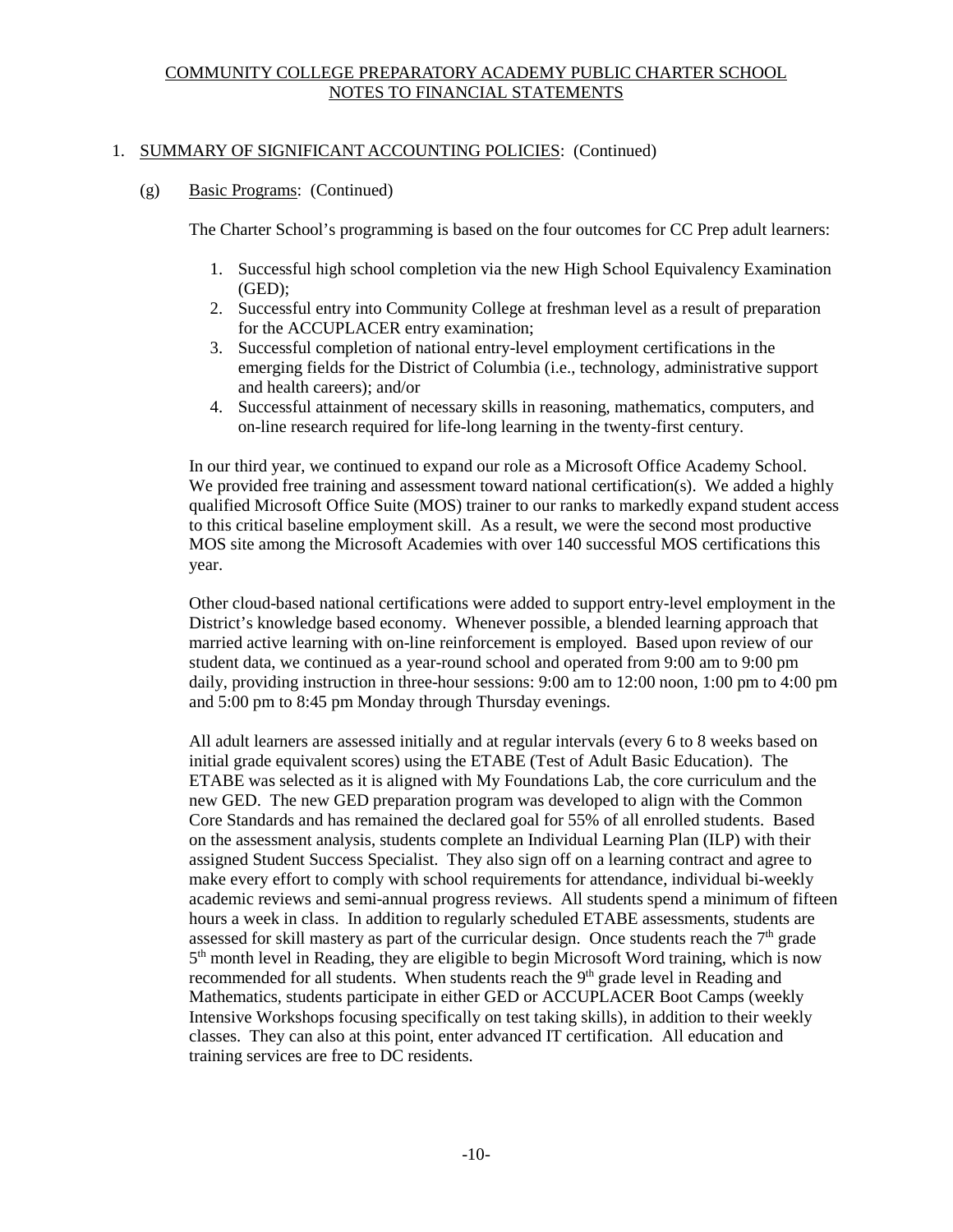### 1. SUMMARY OF SIGNIFICANT ACCOUNTING POLICIES: (Continued)

#### (g) Basic Programs: (Continued)

CC Prep will work with a sub-contractor/partner, The H.O.P.E. Project (THP) to provide a Tier 1 Help Desk and Desktop Support Youth Tech training program to 100 District of Columbia residents between the ages of 18-24. The programming will include assessment, case management and connection to a range of supportive services for any young person in need of services in order to stay in school and fully participate in the program. The custom designed IT training program will include specific help desk technical training, CompTIA A+ certification training, technical professional development, career and social coaching. Additionally, the program will place each participant in a twelve-week internship, provide ongoing job placement assistance, and follow-up services. The follow-up services will include access to a well-developed and tested graduate alumni program and advanced training opportunities and participation in the THP lecture series. Each participant will be paired with a Help Desk program graduate currently working on a help desk for a major federal or District of Columbia government contractor that has completed the THP mentorship training program.

#### (h) Functional Expense Allocation Policies and Procedures:

Management has elected to prepare a schedule of functional expenses that is presented as supplemental information to the financial statements. The schedule of functional expenses presents an allocation of each expense category between program services, general and administrative, and fundraising activities. Program service costs pertain to educating students. General and administrative costs pertain to supporting activities. Fundraising costs relate to fundraising activities such as special events, fundraisers and the soliciting of contributions.

Management has established functional expense allocation policies and procedures based on a reasonable analysis of cost drivers and reasonable allocation estimates based on financial results and industry standards.

Direct costs, where identifiable, are allocated in whole to the appropriate functional category. Direct student expenses (textbooks, materials, instructional supplies, assessment material and contracted educational services) are allocated entirely to program services.

Personnel expenses for salaries are allocated based on job descriptions and management estimates of time spent on particular activities. Personnel expenses for salaries are divided into employee categories (executive, support staff, student specialists, learning lab managers, and content specialists) and then a percentage of time spent on program services, general and administrative activities, and fundraising activities is applied. All other personnel expenses (employee benefits, payroll taxes, staff development) are allocated based on the weighted average allocation of the direct salaries.

Other expenses that are not directly identifiable by program are allocated based on management estimates of use of resources. For other expenses where it would not be appropriate to designate 100 percent as a program service cost, general and administrative cost, or fundraising cost, the allocation formula for personnel expenses is utilized for cost allocation purposes.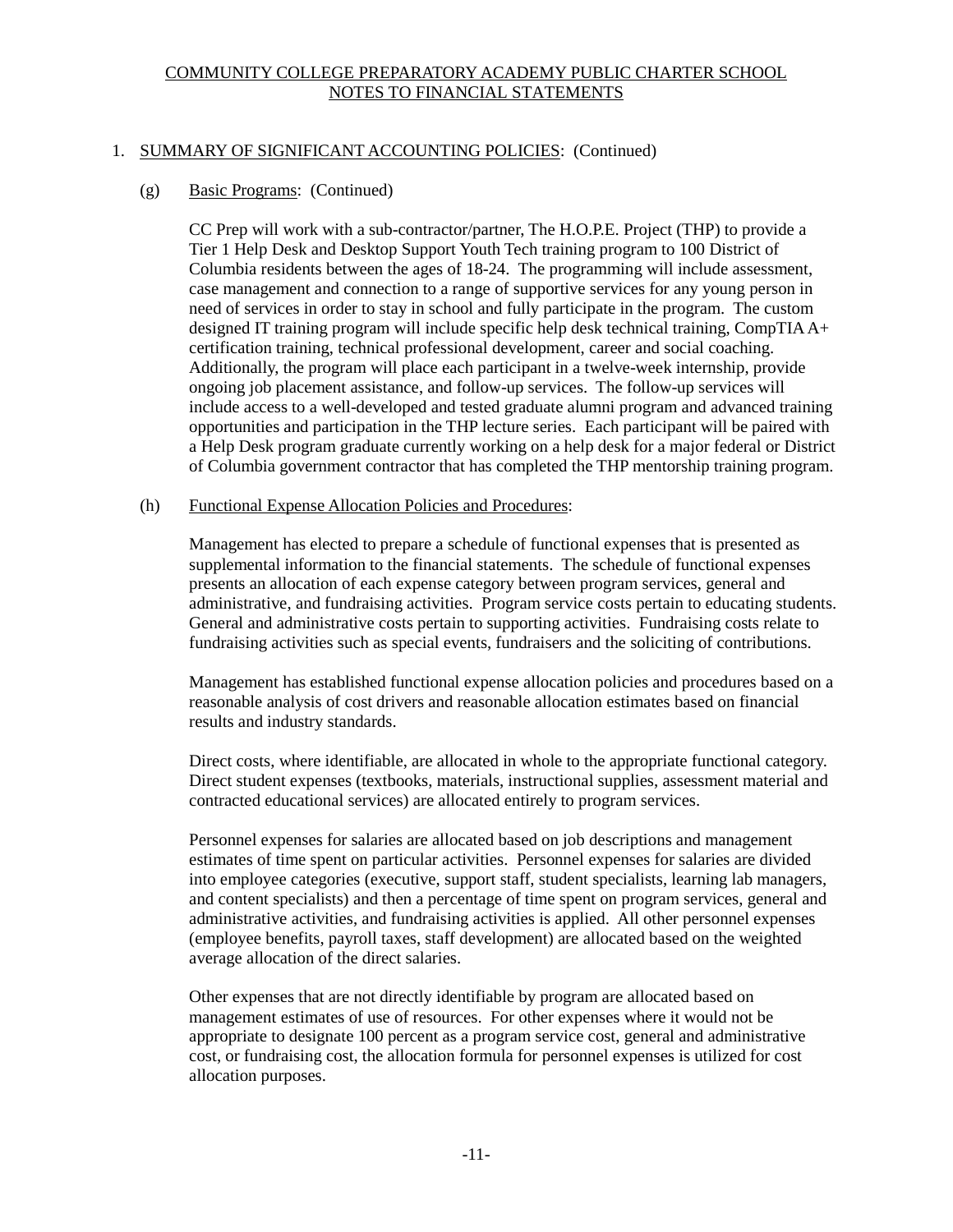### 1. SUMMARY OF SIGNIFICANT ACCOUNTING POLICIES: (Continued)

### (i) Use of Estimates:

The preparation of financial statements in conformity with accounting principles generally accepted in the United States of America requires management to make estimates and assumptions that affect the reported amounts of assets, liabilities, the disclosure of contingent assets and liabilities at the date of the financial statements, and the reported amounts of support and revenues and expenses during the reporting period. Actual results could differ from those estimates.

#### (j) Recognition of Salary Expense:

Salary expense is recognized in the year the service is rendered, which coincides with the academic year. Salaries unpaid at June 30 are recognized as expense and accrued salaries.

### (k) Fair Value of Certain Financial Instruments:

Some of the Charter School's financial instruments are not measured at fair value on a recurring basis but nevertheless are recorded at amounts that approximate fair value due to their liquid or short-term nature. Such accounts include cash, accounts receivable, prepaid expenses, accounts payable, and accrued expenses.

#### 2. ACCOUNTING FOR UNCERTAIN TAX POSITIONS:

Accounting principles generally accepted in the United States of America provide consistent guidance for the accounting for uncertainty in income taxes recognized in the Charter School's financial statements and prescribe a threshold of "more likely than not" for recognition of tax positions taken or expected to be taken in a tax return. The Community College Preparatory Academy Public Charter School performed an evaluation of uncertain tax positions for the year ended June 30, 2017, and determined that there were no matters that would require recognition in the financial statements or that may have any effect on its tax-exempt status. As of June 30, 2017, the statute of limitations for tax years 2013 through 2015 remains open with the U.S. federal jurisdiction or the various states and local jurisdictions in which the Charter School files tax returns. It is the Charter School's policy to recognize interest and/or penalties related to uncertain tax positions, if any, in income tax expense. As of June 30, 2017, the Charter School had no accruals for interest and/or penalties.

#### 3. CASH AND CASH EQUIVALENTS:

Cash and cash equivalents at year end consisted of the following:

|                                                                    |   | June 30, 2017      | June 30, 2016 |       |  |
|--------------------------------------------------------------------|---|--------------------|---------------|-------|--|
| Demand Deposit Accounts<br>Checking Account - Non Interest Bearing | S | 510,422<br>499,350 |               | 8,336 |  |
| <b>Money Market Savings</b>                                        |   | 10,588             |               |       |  |
| Total                                                              |   | 1,020,360          |               | 8.336 |  |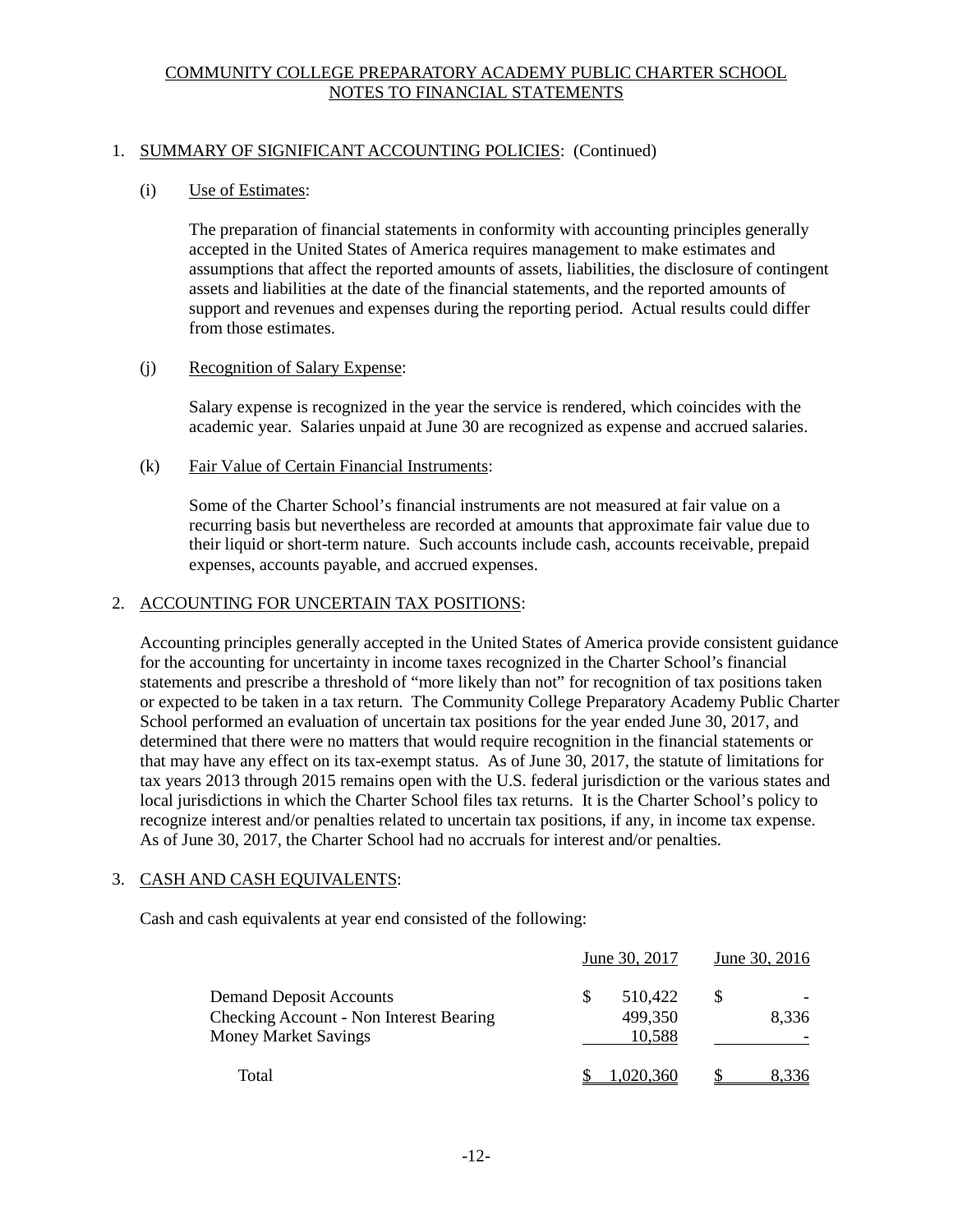### 3. CASH AND CASH EQUIVALENTS: (Continued)

For purposes of the cash flow statement and financial statement presentation, cash and cash equivalents are short term, highly liquid investments with original maturities of three months or less.

The Charter School maintains its operating funds in one financial institution in the form of noninterest bearing business checking accounts, demand deposit accounts and money market savings. These accounts are covered under the Federal Deposit Insurance Corporation (FDIC) Program. Federal Deposit Insurance Corporation Insurance coverage is \$250,000 per account category. Deposits held in non-interest-bearing transaction accounts are aggregated with interest-bearing deposits and the combined total is insured up to \$250,000.

As of June 30, 2017, \$260,688 of the bank balance was deposited in excess of Federal Deposit Insurance Corporation Limits. As of June 30, 2016, the bank balance was fully insured. Due to increased cash flows at certain times during the year, the amount of funds at risk may have been greater than at year end. The Charter School was at risk for the funds held in excess of the insured amounts. The Charter School has not experienced any losses related to these accounts and does not believe it is exposed to any significant credit risk on cash and cash equivalents.

### **Deposit Placement and Sweep Agreements**

In order to minimize credit risk on deposits, the Charter School has entered into a deposit placement agreement with United Bank. Through this agreement, funds deposited in excess of \$250,000 are transferred by the bank to other depository institutions which are insured by the Federal Deposit Insurance Corporation (FDIC). Deposits are held in Demand Deposit Accounts (DDA) with the financial institutions which provides for unlimited withdrawals.

### 4. ACCOUNTS, GRANTS AND PROMISES RECEIVABLE:

#### **Accounts and Grants Receivable**

Accounts and grants receivable are current and considered to be fully collectible by management. Balances at year end consisted of the following:

|                                  | June 30, 2017 |         |    | June 30, 2016 |
|----------------------------------|---------------|---------|----|---------------|
| Accounts Receivable:             |               |         |    |               |
| Contracts                        | \$            | 110,218 | \$ |               |
| Reimbursable Expenses            |               | 92,059  |    | 4,201         |
| Reimbursable Health Insurance    |               | 3,135   |    | 4,425         |
| Reimbursable Payroll Taxes       |               | 11,801  |    | 15,230        |
| <b>Employee Receivable</b>       |               | 1,000   |    |               |
| Other                            |               | 200     |    |               |
| <b>Total Accounts Receivable</b> |               | 218.413 |    | 23.856        |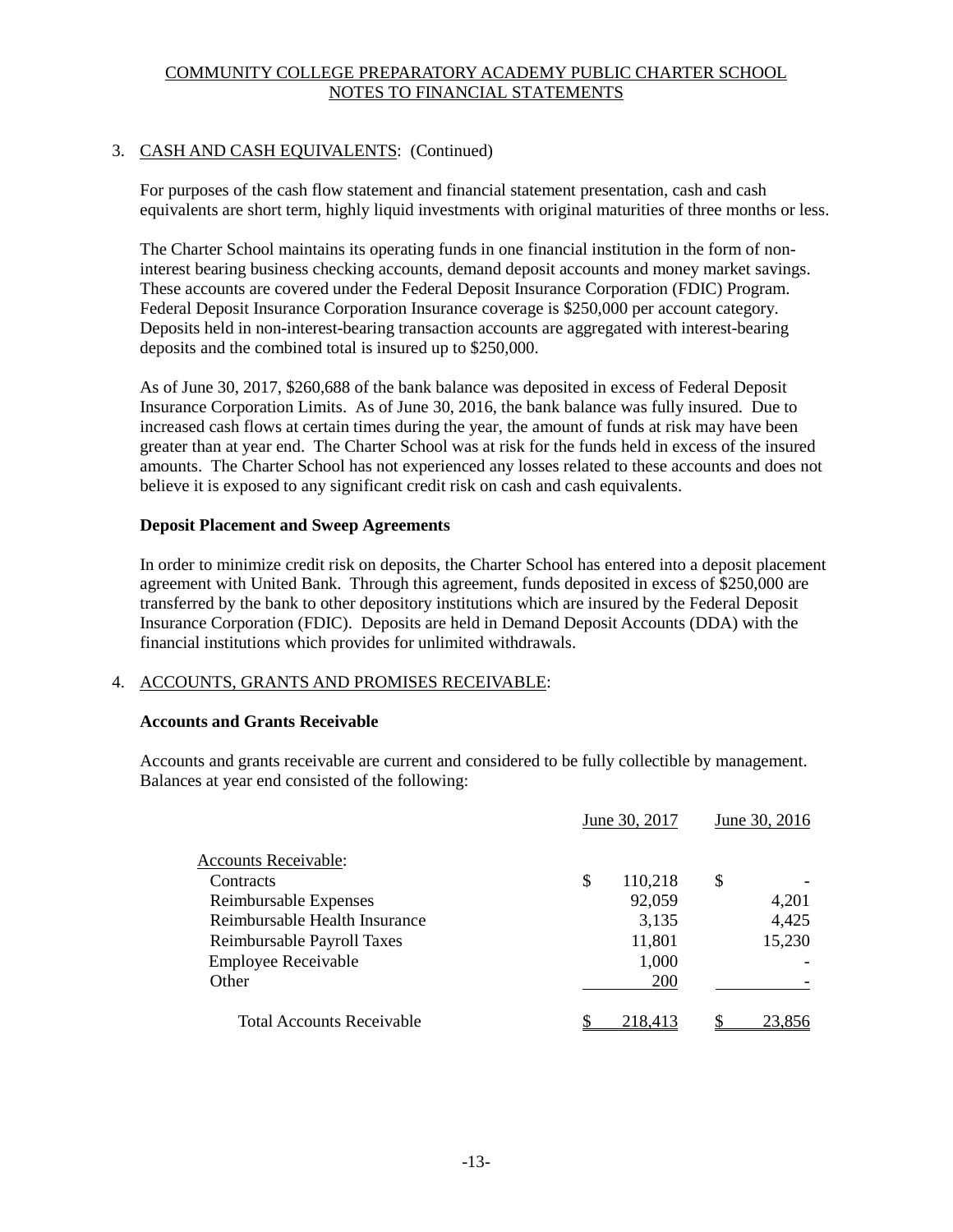### 4. ACCOUNTS, GRANTS AND PROMISES RECEIVABLE: (Continued)

#### **Accounts and Grants Receivable** (Continued)

|                                         | June 30, 2017 | June 30, 2016 |
|-----------------------------------------|---------------|---------------|
| Grants Receivable:<br>School Technology | 16.522        | -             |
| <b>Total Grants Receivable</b>          | 16,522        |               |

The Charter School's accounts and grants receivable consists of unsecured amounts due from funding sources whose ability to pay is subject to changes in general economic conditions. Because the Charter School does not require collateral, it is at credit risk for amounts owed to it through the year and at year end.

Accounts and grants receivable are stated at the amount management expects to collect from outstanding balances. Management provides for probable uncollectible amounts through a provision for bad debt expense and an adjustment to a valuation allowance based on its assessment of the current status of individual accounts. Balances outstanding after management has used reasonable collection efforts are written off through a charge to the valuation allowance and a credit to accounts or grants receivable. Management believes that an allowance was not required, based on its evaluation of collectability of receivables for the years ended June 30, 2017 and 2016.

Trade receivables related to program service fees are recognized as revenue on the accrual basis of accounting at the time the program activity has occurred. Credit is extended for a period of 60 days with no interest accrual at which time payment is considered delinquent. Trade receivables are written off as uncollectable when collection efforts have been exhausted.

#### **Promises Receivable**

Contributions are recognized when the donor makes a promise to give that is, in substance, unconditional. Promises to give represent amounts committed by donors that have not been received by the Charter School. The Charter School uses the allowance method to determine uncollectible promises to give.

### 5. FIXED ASSETS:

Furniture and equipment are recorded at cost, or in the case of contributed property at the fair market value at the date of contribution. If an expenditure in excess of \$500 results in an asset having an estimated useful life which extends substantially beyond the year of acquisition, the expenditure is capitalized at cost and depreciated over the estimated useful lives of the assets. When assets are retired, or otherwise disposed of, the cost and related accumulated depreciation is removed from the accounts and any resulting gain or loss is reflected in income for the period. Depreciation has been provided on the straight-line method over the estimated useful lives of the assets. Depreciation and amortization expense for the years ended June 30, 2017 and 2016 was \$129,426 and \$84,933, respectively. Maintenance and repairs are charged to expenses as incurred.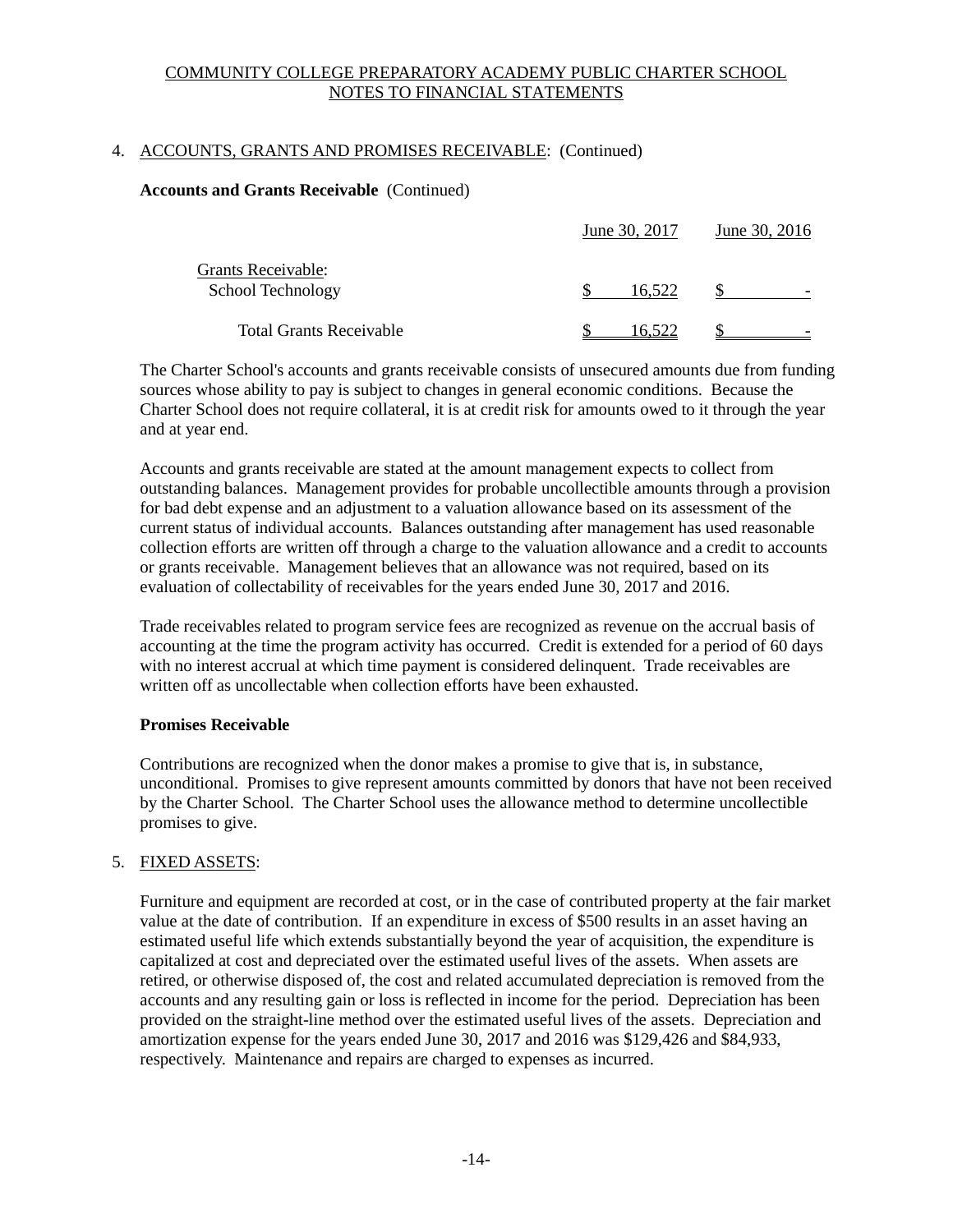### 5. FIXED ASSETS: (Continued)

Major classifications of fixed assets and their estimated useful lives are as summarized below:

#### June 30, 2017

|                               | Depreciable<br>Accumulated<br>Depreciation |    |         |              |              |    | Net Book<br>Value |
|-------------------------------|--------------------------------------------|----|---------|--------------|--------------|----|-------------------|
|                               | Life                                       |    | Cost    |              |              |    |                   |
| <b>Furniture and Fixtures</b> | 5 Years                                    | \$ | 222,583 | $\mathbb{S}$ | 75,986       | \$ | 146,597           |
| Computer and Office Equipment | 3 Years                                    |    | 365,438 |              | 206,342      |    | 159,096           |
| Leasehold Improvements        | Remaining                                  |    | 23,894  |              | 14,029       |    | 9,865             |
|                               | Life of Lease                              |    |         |              |              |    |                   |
| Total                         |                                            |    | 611,915 | \$.          | 296,357      | S  | 315,558           |
| June 30, 2016                 |                                            |    |         |              |              |    |                   |
|                               | Depreciable                                |    |         |              | Accumulated  |    | Net Book          |
|                               | Life                                       |    | Cost    |              | Depreciation |    | Value             |
| <b>Furniture and Fixtures</b> | 5 Years                                    | \$ | 121,240 | \$           | 35,632       | \$ | 85,608            |
| Computer and Office Equipment | 3 Years                                    |    | 193,993 |              | 122,049      |    | 71,944            |
| Leasehold Improvements        | Remaining                                  |    | 23,894  |              | 9,250        |    | 14,644            |
|                               |                                            |    |         |              |              |    |                   |
|                               | Life of Lease                              |    |         |              |              |    |                   |

#### 6. DEFERRED REVENUE:

The Charter School records cash receipts on grants in excess of costs incurred on grants as deferred revenue until they are expended for the purposes of the grant at which time they are recognized as unrestricted support. Contract revenues are recognized as the services are completed. The balance of deferred revenue as of June 30, 2017 and 2016 consisted of the following:

|                                | June 30, 2017     |     |   |
|--------------------------------|-------------------|-----|---|
| Per Pupil Funding<br>Contracts | 102,474<br>49,132 | - S | - |
| Total                          | 151.606           |     |   |

#### 7. CAPITAL LEASE PAYABLE:

During the year ended June 30, 2014, the Charter School entered into a capital lease for the purchase of a CopyStar cs3550ci photocopier with Navitas Lease Corp. The original balance was in the amount of \$6,956 payable over 48 months with a monthly payment of \$296 and a maturity on August 26, 2017. Interest expense was \$863 and \$1,581 for the years ended June 30, 2017 and 2016, respectively, using an implicit rate of 3.40%. The lease is secured by the photocopy equipment that cost \$6,956 and is presented as part of furniture and equipment. For the years ended June 30, 2017 and 2016, amortization expense in the amount of \$1,739 on the photocopier is included in depreciation expense. Accumulated amortization was \$6,666 and \$4,927 at June 30, 2017 and 2016, respectively. The balance of the capital lease was \$563 and \$3,256 at June 30, 2017 and 2016, respectively.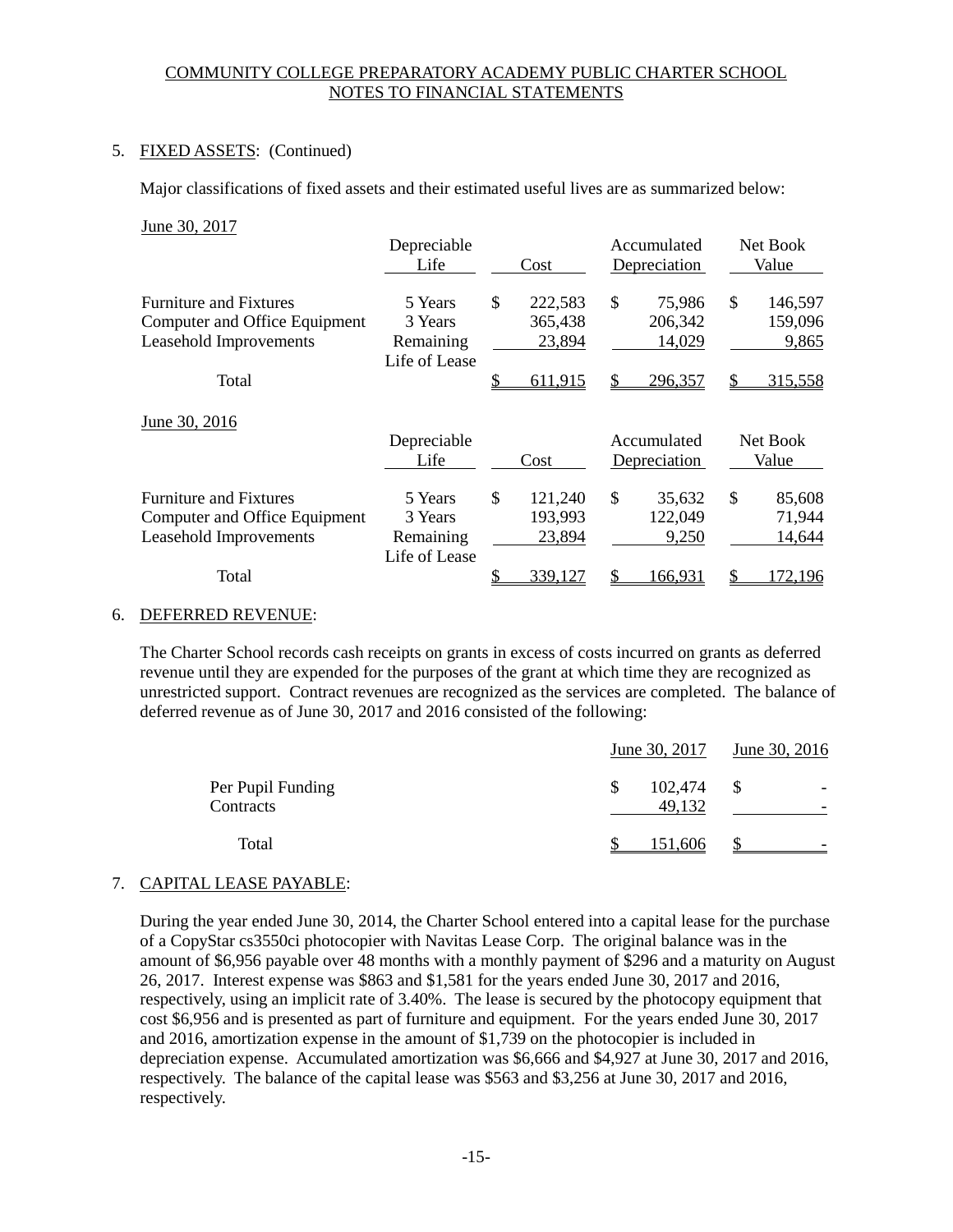### 7. CAPITAL LEASE PAYABLE: (Continued)

The Charter School is committed under this capital lease to make future minimum payments as follows:

| Year Ending June 30                        | Total |     | Principal | Interest |
|--------------------------------------------|-------|-----|-----------|----------|
| 2018                                       |       | 593 | 563       | 30       |
| <b>Total Future Minimum Lease Payments</b> |       | 593 | 563       |          |

### 8. SHORT-TERM LOAN PAYABLE:

### **Loan Payable - Executive Director**

On June 1, 2013, the Executive Director provided an unsecured loan to the Community College Preparatory Academy Public Charter School in the amount of \$40,000. This loan was to provide bridge financing for school start-up costs until such time as the first per-pupil funding allocation was made. Interest is to accrue at 4% per annum on the unpaid principal balance. Maturity was originally scheduled for September 1, 2013, however, maturity has been extended and is due on demand. The balance of the loan at June 30, 2017 and 2016, was \$1,000 and \$10,000, respectively. Accrued interest payable on this loan at June 30, 2017 and 2016 was \$-0- and \$3,931, respectively. Interest expense related to this loan for the years ended June 30, 2017 and 2016 was \$147 and \$598, respectively. This loan and related interest was paid in full during the year ended June 30, 2017.

### 9. DISTRICT OF COLUMBIA PUBLIC CHARTER SCHOOL BOARD CONTRACT:

The Charter School was approved by the District of Columbia Public Charter School Board to operate a charter school in the District of Columbia. The District of Columbia Public Charter School Board (DCPCSB) is responsible for the ongoing oversight of the Charter School's fiscal management and academic acceptability. The contract dated July 1, 2013, provides for a 15-year charter effective the date of first operation. If not renewed, the charter contract will expire on or about July 1, 2028. The charter contract may be renewed for successive 15-year periods if the DCPCSB deems that the Community College Preparatory Academy is in compliance with its charter contract and District statutory provisions. In addition, in accordance with the Charter School Act, the DCPCSB is required to review Community College Preparatory Academy's charter every five years, with the first such review scheduled for 2018. The DCPCSB may revoke (or not renew) a charter school contract if a school violates applicable law, materially violates the charter contract or fails to meet the student academic achievement expectations set forth in the charter contract. Consequently, management does not anticipate non-renewal or revocation of its charter.

As part of the agreement with the DCPCSB, the Charter School may be charged a public charter school fee, which is not to exceed one percent of the total revenues (less philanthropic and investment revenues) within the annual budget to cover the costs of undertaking the ongoing administrative responsibilities of the Board. For the years ended June 30, 2017 and 2016, the Charter School incurred \$64,041 and \$41,755, respectively, in administrative fees.

The charter contract provides that the Charter School may educate up to a predetermined number of students. However, this enrollment limit may be raised upon notification to and acceptance by the DCPCSB.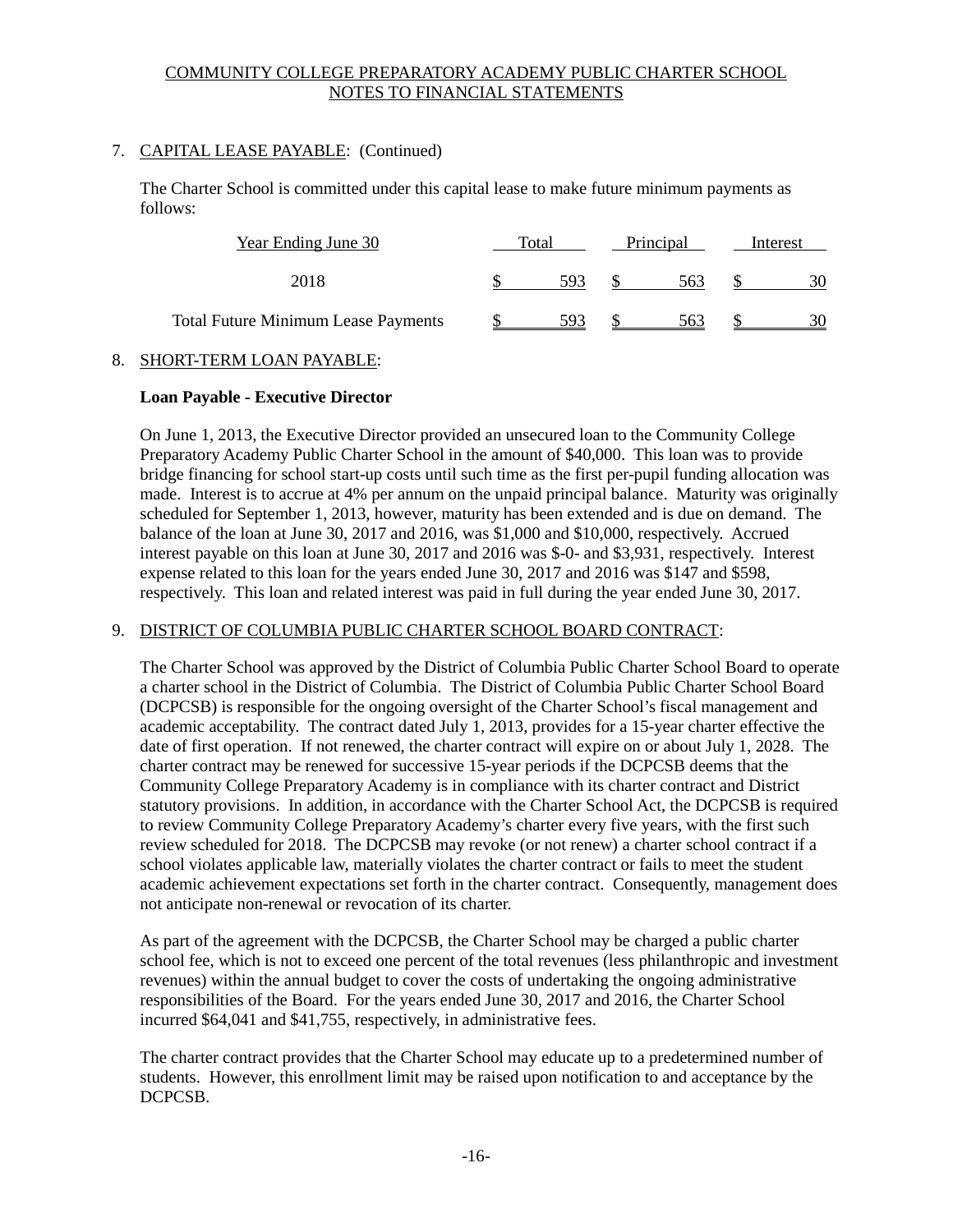### 9. DISTRICT OF COLUMBIA PUBLIC CHARTER SCHOOL BOARD CONTRACT: (Continued)

The Charter School enrollment ceiling for the year ended June 30, 2017, was not permitted to be greater than 475 students. Audit enrollment for the 2016/2017 year was 475 students and enrollment for the 2015/2016 year was 350 students.

#### 10. PER-PUPIL FUNDING ALLOCATION:

The Charter School receives local funding from the District of Columbia in the form of per-pupil educational allotments and facility allotments. This funding is based on the equivalent number of full-time students and is determined annually. For the year ended June 30, 2017, the per-student rate was \$8,617 for the education allotment and \$3,124 for the facility allotment. For the year ended June 30, 2016, the per-student rate was \$8,448 for the education allotment and \$3,124 for the facility allotment. Additional allotments were made for Special Education and English as a Second Language. Per-pupil funding for the years ended June 30, 2017 and 2016 was as follows:

|                              | June 30, 2017 | June 30, 2016    |
|------------------------------|---------------|------------------|
| <b>Adult Education</b>       | 4,093,066     | 2,956,758<br>\$. |
| <b>Special Education</b>     |               | 65,772           |
| English as a Second Language |               | 4.651            |
| <b>Facilities Allowance</b>  | 1.483.900     | 1,093,400        |
| Total                        | 5,576,966     | 4,120,581        |

#### 11. COMMITMENTS:

#### **Building Lease - 2405 Martin L King, Jr. Avenue**

The Community College Preparatory Academy Public Charter School entered into an operating lease rental agreement on June 1, 2013, effective July 1, 2013, with Howard Road Academy (currently operating as Cedar Tree Academy) for the rental of a school facility (11,000 square feet) located at 2405 Martin L King, Jr. Avenue, SE, Washington, DC. The term of this agreement was for an original one-year period continuing through June 30, 2014, with an option to renew the agreement for additional one year periods. This lease has been subsequently renewed through June 30, 2018, with monthly payments in the amount of \$21,000 commencing on July 1, 2017. As of June 30, 2017, monthly lease payments in the amount of \$20,000 were required. In addition, as a requirement of this lease, a rental security deposit of \$18,000 was made. The Community College Preparatory Academy Public Charter School is responsible for all utilities (gas, water, electricity, and trash removal), building engineering, janitorial, maintenance and repairs, security monitoring and property management. Rent expense on this lease for the years ended June 30, 2017 and 2016, was \$240,000 and \$228,000, respectively. Future estimated required minimum rental lease payments are as follows:

| Year Ending June 30, | Required<br>Lease<br>Payment |  |  |
|----------------------|------------------------------|--|--|
| 2018                 | 252,000                      |  |  |
| Total                |                              |  |  |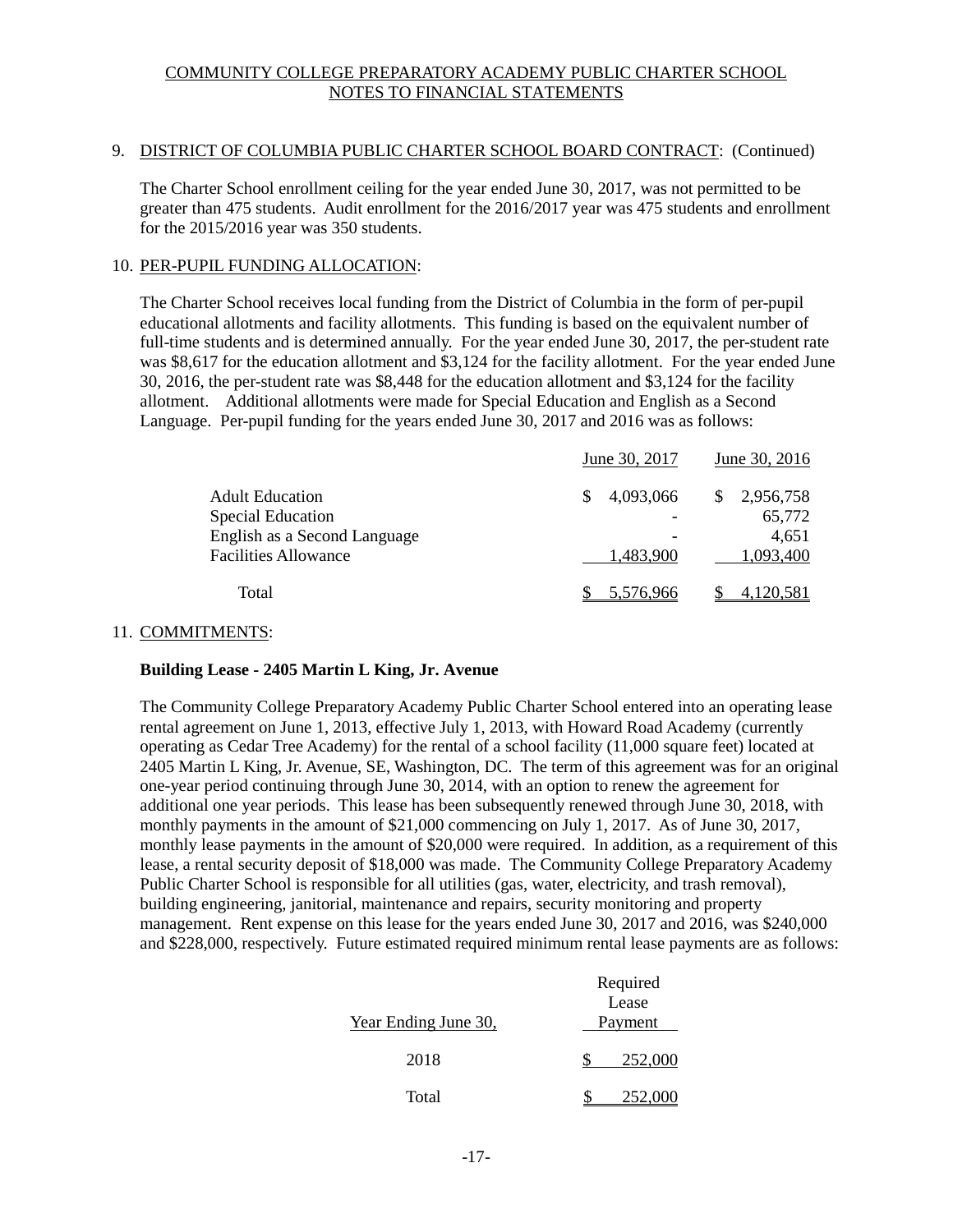### 11. COMMITMENTS: (Continued)

#### **Building Lease - 500 19th Street**

The Community College Preparatory Academy Public Charter School entered into a sub-sublease rental agreement on July 9, 2015, with the Charter School Incubator Initiative (the subleassee) for the rental of a school facility located at 500 19<sup>th</sup> Street, NE, in Washington, DC. The rental lease is effective for a five-year period commencing on July 1, 2015, and expiring on June 30, 2020. As part of this agreement, the Charter School has the option to extend the term of the lease for three additional terms of five years each. As a requirement of this lease, a total rental security deposit of \$5,000 is to be made. An annual usage fee will be payable in quarterly installments. The annual usage fee represents an amount equal to the number of students enrolled on each census date (every October) multiplied by the per pupil facilities allowance received from the District of Columbia. The annual usage fee is full service and includes all utilities (gas, water, electricity, and trash removal), building engineering, janitorial, maintenance and repairs, security monitoring and property management. As a provision of this lease, the Community College Preparatory Academy Public Charter School has provided the Charter School Incubator Initiative a first priority lien on, and security interest in any and all revenues, grants, awards and other payments, which fund in whole or in part, any of the operating costs of the subleased premises. Rent expense related to this lease for the years ended June 30, 2017 and 2016 was \$156,200 and \$218,680, respectively. This lease was terminated on July 1, 2017.

#### **Building Lease - 3301 Wheeler Road**

The Community College Preparatory Academy Public Charter School entered into a Use agreement with the Charter School Incubator Initiative for the rental of a school facility located at 3301 Wheeler Road, SE, Washington, DC 20032. The rental lease is effective for a 56-month period commencing on October 20, 2016, and expiring on June 30, 2021. As part of this agreement, the Charter School has the option to extend the term of the lease for three additional terms of five years each. As a requirement of this lease, a rental security deposit of \$5,000 is to be made. An annual usage fee will be payable in quarterly installments. The annual usage fee represents an amount equal to the number of students enrolled on each census date (every October) multiplied by the per pupil facilities allowance received from the District of Columbia less an allowance of \$20,000 to cover the cost of the day porter, night cleaning and related supplies that are paid by the Charter School. The annual usage fee is full service and includes all utilities (gas, water, electricity, and trash removal), building engineering, maintenance and repairs, security monitoring and pest control. As a provision of this lease, the Community College Preparatory Academy Public Charter School has provided the Charter School Incubator Initiative a first priority lien on, and security interest in any and all revenues, grants, awards and other payments, which fund in whole or in part, any of the operating costs of the subleased premises. Rent expense related to this lease for the year ended June 30, 2017, was \$542,320.

### **Photocopier Lease**

The Charter School entered into an operating lease with Wells Fargo for the rental of a CS 5551C Copier. This lease called for thirty-six (36) monthly payments of \$395 commencing on October 1, 2016. Rental expense for the year ending June 30, 2017, was \$3,780.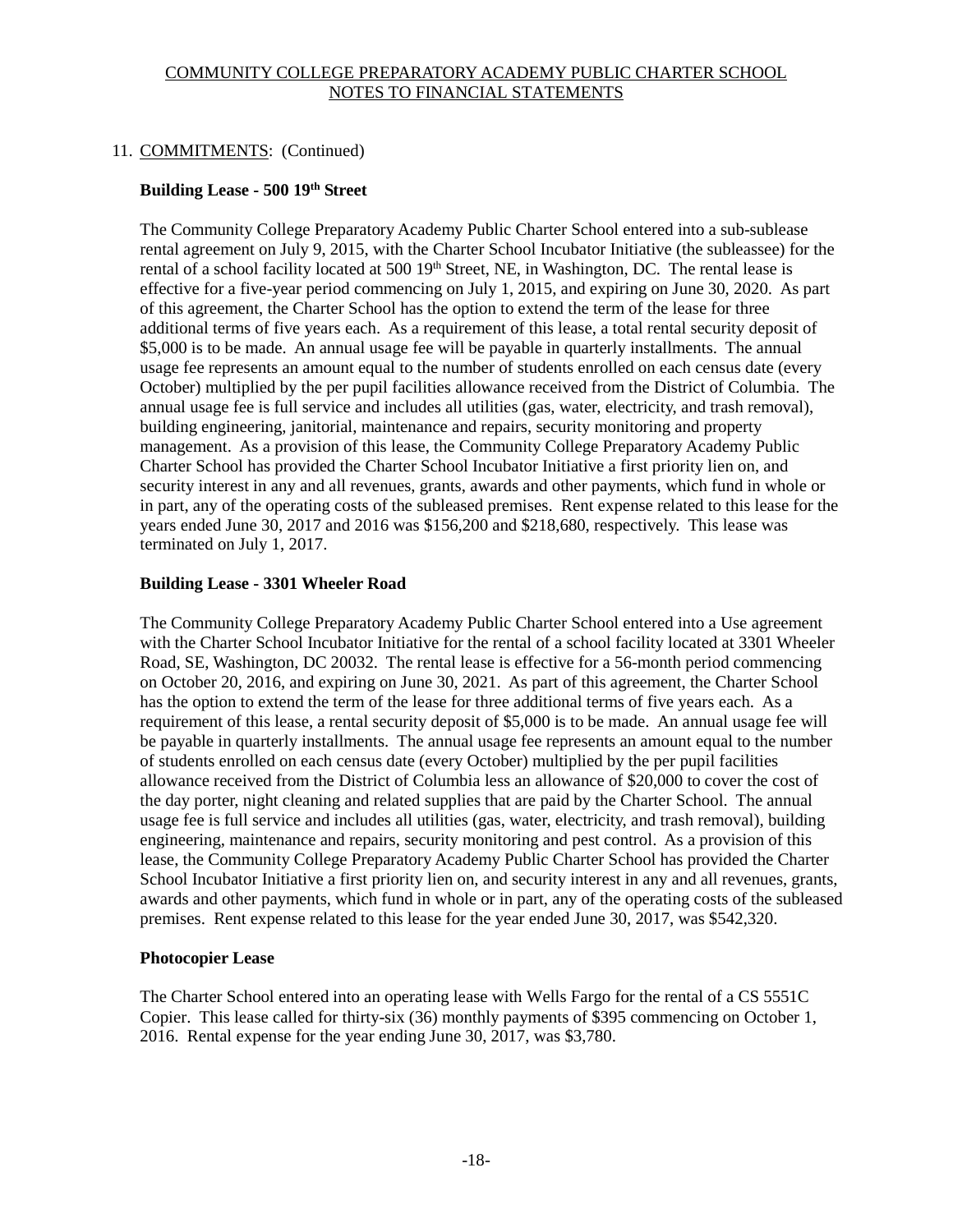### 11. COMMITMENTS: (Continued)

### **Photocopier Lease** (Continued)

Future minimum payments due under this lease are as follows:

| Year Ended June 30, |   |        |
|---------------------|---|--------|
| 2018                | S | 4,740  |
| 2019                |   | 4,740  |
| 2020                |   | 1,185  |
| Total               |   | 10.665 |

### **Security Monitoring Lease**

The Charter School entered into an operating lease with Kastle Systems for the monthly monitoring and operations of the Charter School's security system. This lease calls for thirty-six (36) monthly payments of \$414, commencing on January 31, 2014. Monthly payments at June 30, 2017, were \$544. Rental expense for the years ending June 30, 2017 and 2016 was \$3,808 and \$5,796, respectively.

### **Organization Credit Card**

The Charter School utilizes a credit card issued by United Bank for purchases related to the Charter School's activity. The credit card is issued in the name of the Charter School with a combined credit limit of \$30,000 and is considered to be unsecured.

#### 12. CONCENTRATIONS:

#### **Revenues**

The Charter School receives public funds from the District of Columbia based on the number of students they enroll according to the Uniform Per Student Funding Formula developed by the Mayor and City Council. This per pupil allocation, at times, is supplemented with extra funds for students with special needs. During the years ended June 30, 2017 and 2016, eighty-three percent (83%) and ninety-seven percent (97%), respectively, of total support was received from the District of Columbia in the form of per pupil funding.

The Charter School is limited to enrolling students that are residents of the District of Columbia. As a DC Public Charter School, the Charter School must compete for students against the DC Public School system as well as other DC Public Charter Schools.

#### 13. CONTINGENCIES:

The Charter School was granted its initial charter by the District of Columbia Public Charter School Board, authorized under the District of Columbia School Reform Act of 1995, Public Law 104-134, as amended. The Charter School has no reason to believe that this relationship will be discontinued in the foreseeable future. However, any interruption of this relationship (i.e., the failure to continue this charter authorization or withholding funds) could adversely affect the Charter School's ability to finance ongoing operations.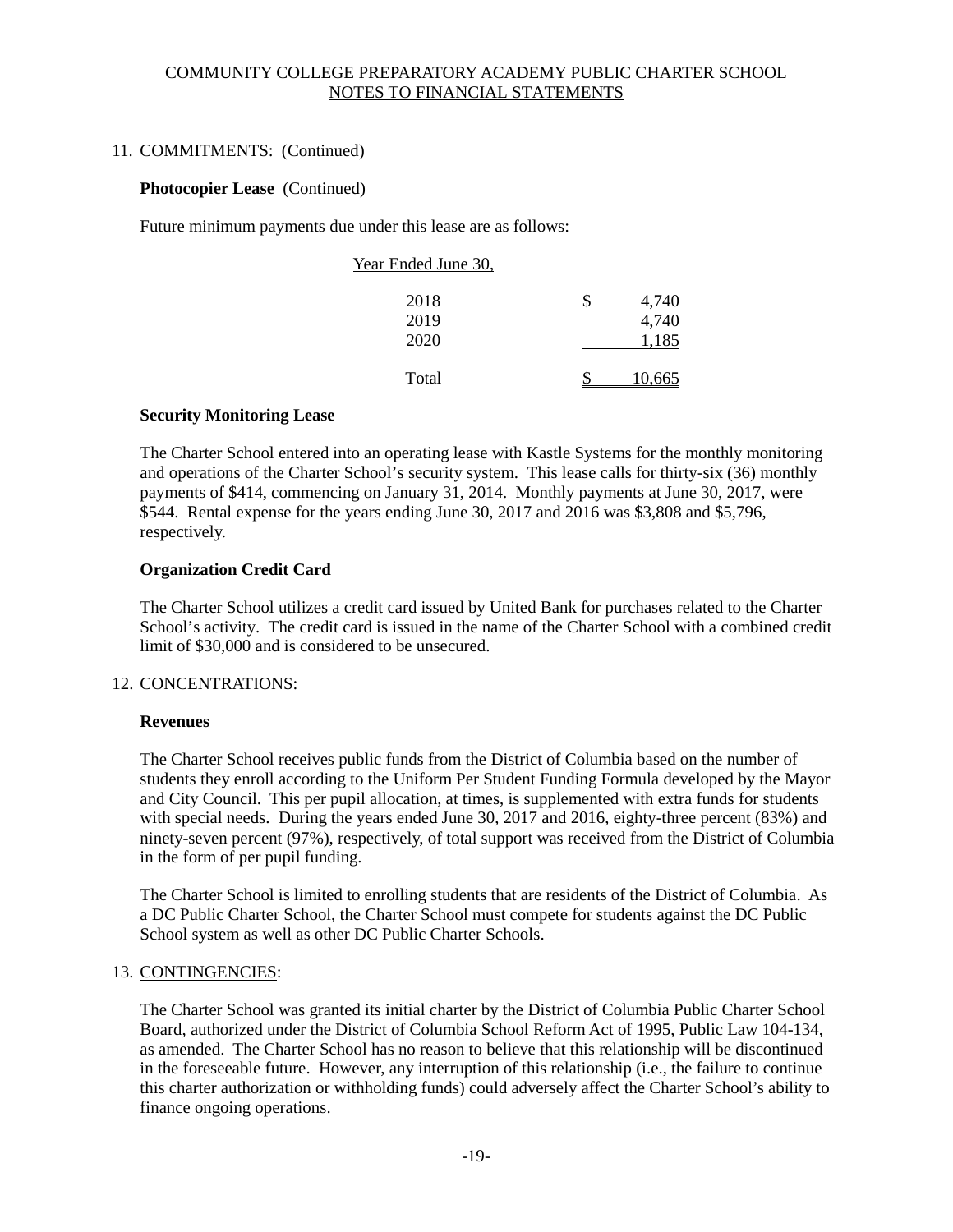### 13. CONTINGENCIES: (Continued)

The Charter School depends on per pupil allocations, grants, and contributions for a significant portion of its revenues. The ability of the sources of revenues to continue giving amounts comparable with prior years may be dependent upon future economic conditions and continued deductibility for income tax purposes of grants and contributions to the Charter School. While the Charter School's Board of Directors and management believes the Charter School has the resources to continue its programs, its ability to do so, and the extent to which it continues, may be dependent on the above factors.

Laws and regulations governing charter schools are complex and subject to interpretation. The Charter School believes that it is in compliance with all applicable laws and regulations and is not aware of any pending or threatened investigations involving allegations of potential wrongdoing.

The viability of public charter schools and funding for these schools is dependent on the consensus of current and future administration of the District of Columbia. Any future change in dynamics could adversely affect the operations of public charter schools.

### 14. SUBSEQUENT EVENTS:

#### **Financial Statement Preparation**

In preparing these financial statements, management has evaluated events and transactions for potential recognition or disclosure through December 1, 2017, the date the financial statements were available to be issued, and has determined that no adjustments are necessary to the amounts reported in the accompanying financial statements.

#### **Enrollment**

Enrollment for the 2017/2018 school year is projected to be approximately six hundred (600) students. These enrollment numbers are up from the current enrollment number of four hundred seventy-five (475) students during the 2016/2017 school year.

### **Additional Funding - Washington Teacher's Union Contract**

On October 1, 2017, the City Council approved the Washington Teacher's Union Contract. This contract will result in additional funds to both DC Public Schools and DC Public Charter Schools through an increase in the Uniform per Student Funding Formula. These additional funds result in a 5.9% increase above the original per pupil funding amounts. The Charter School will receive an additional one-time payment during the year ended June 30, 2018 to reflect the increase to the 2017 fiscal year per pupil funding base rate. The amount paid to the Charter School will be calculated based on the final enrollment audit count, supplemental payments and extended school year funding for the year ended June 30, 2017. The 2017 fiscal year base rate will increase by an amount of \$203 over the original base rate of \$9,682 to a revised base rate of \$9,885.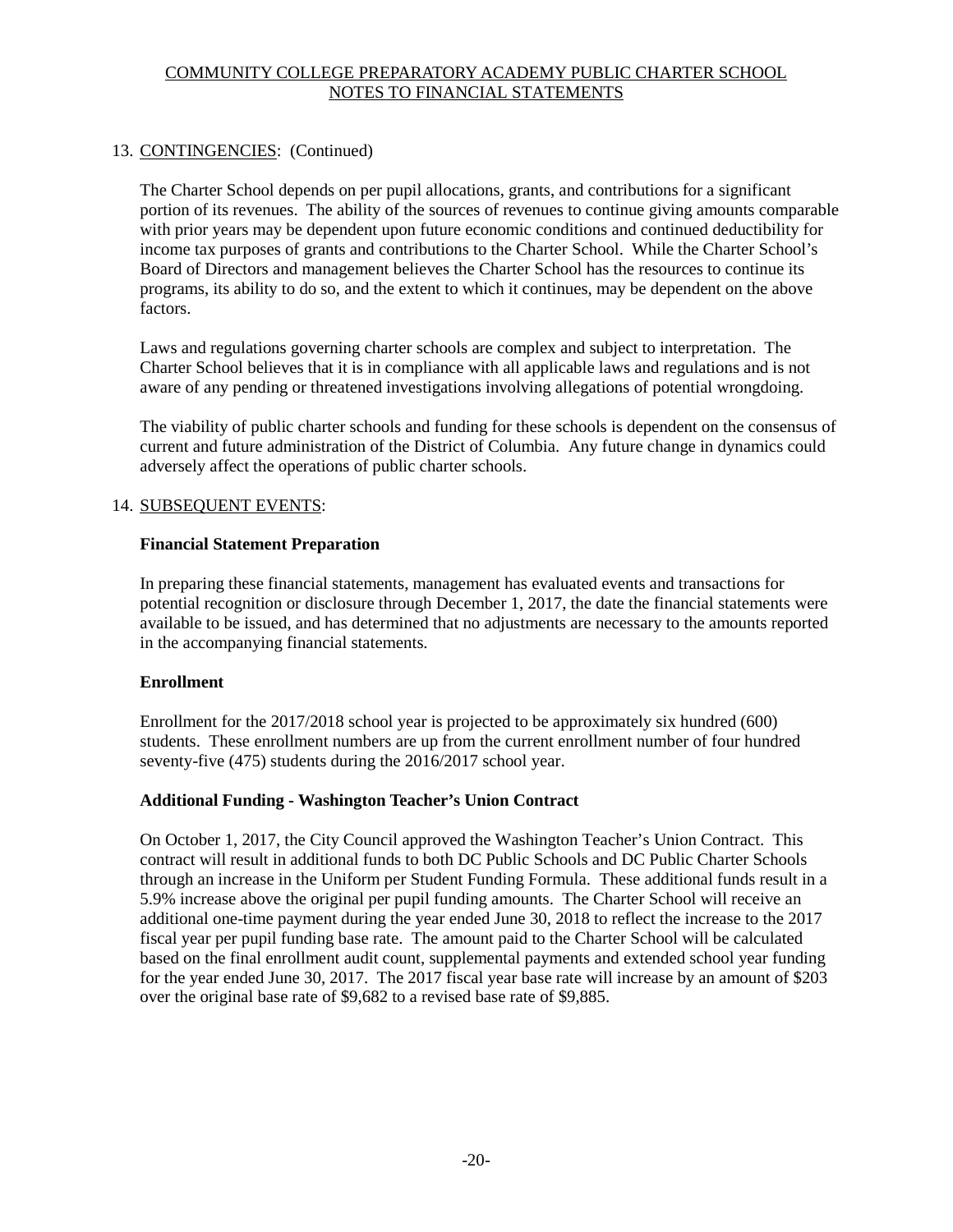#### 15. RELATED PARTY TRANSACTIONS:

#### **Board of Directors**

Two of the board members appointed to serve on the Board of Directors are adult students attending the Charter School. Student trustees are elected by a majority vote of the board members from a list of qualified individuals submitted to the board.

#### 16. FUNDRAISING:

During the years ended June 30, 2017 and 2016, expenses incurred for the purpose of fundraising was \$48,267 and \$43,211, respectively.

#### 17. ADVERTISING:

Advertising costs are expensed when incurred. Advertising was conducted for the purpose of promoting open enrollment and recruiting to the Charter School and to provide outreach to the community. Advertising expenses in the amount of \$61,665 and \$11,270 were incurred during the years ended June 30, 2017 and 2016, respectively.

#### 18. 401(k) PROFIT SHARING PLAN:

The Community College Prep Public Charter School provides pension benefits for its employees through a defined contribution 401(k) retirement plan which is currently administered by MG Trust Company. In a defined contribution plan, benefits depend solely on amounts contributed to the plan plus investment earnings. Provisions of the plan allow for the employees to contribute up to the statutory limits set by the Internal Revenue Code. There is no unfunded past service liability. The Charter School contributes, on a matching basis, 3% of an employee's eligible wages to the plan. In addition, if an employee contributes an additional 2% (total of 5%), the Charter School will match 50% on this additional 2% contribution. The Charter School's contributions for the year ended June 30, 2017 were \$17,498.

#### 19. EMPLOYEE BENEFITS:

The cost of employee benefits incurred for the years ended June 30, 2017 and 2016 consisted of the following:

|                             | June 30, 2017 | June 30, 2016 |  |  |
|-----------------------------|---------------|---------------|--|--|
| Social Security/Medicare    | \$<br>150,102 | \$<br>117,581 |  |  |
| <b>Health Insurance</b>     | 298,854       | 177,020       |  |  |
| Retirement                  | 17,498        |               |  |  |
| Unemployment                | 13,838        | 9,729         |  |  |
| <b>Workers Compensation</b> | 5,171         | 29,019        |  |  |
| DeMinimus                   | 5,286         | 8,009         |  |  |
| Total                       | ፍ<br>490.749  | 341,358       |  |  |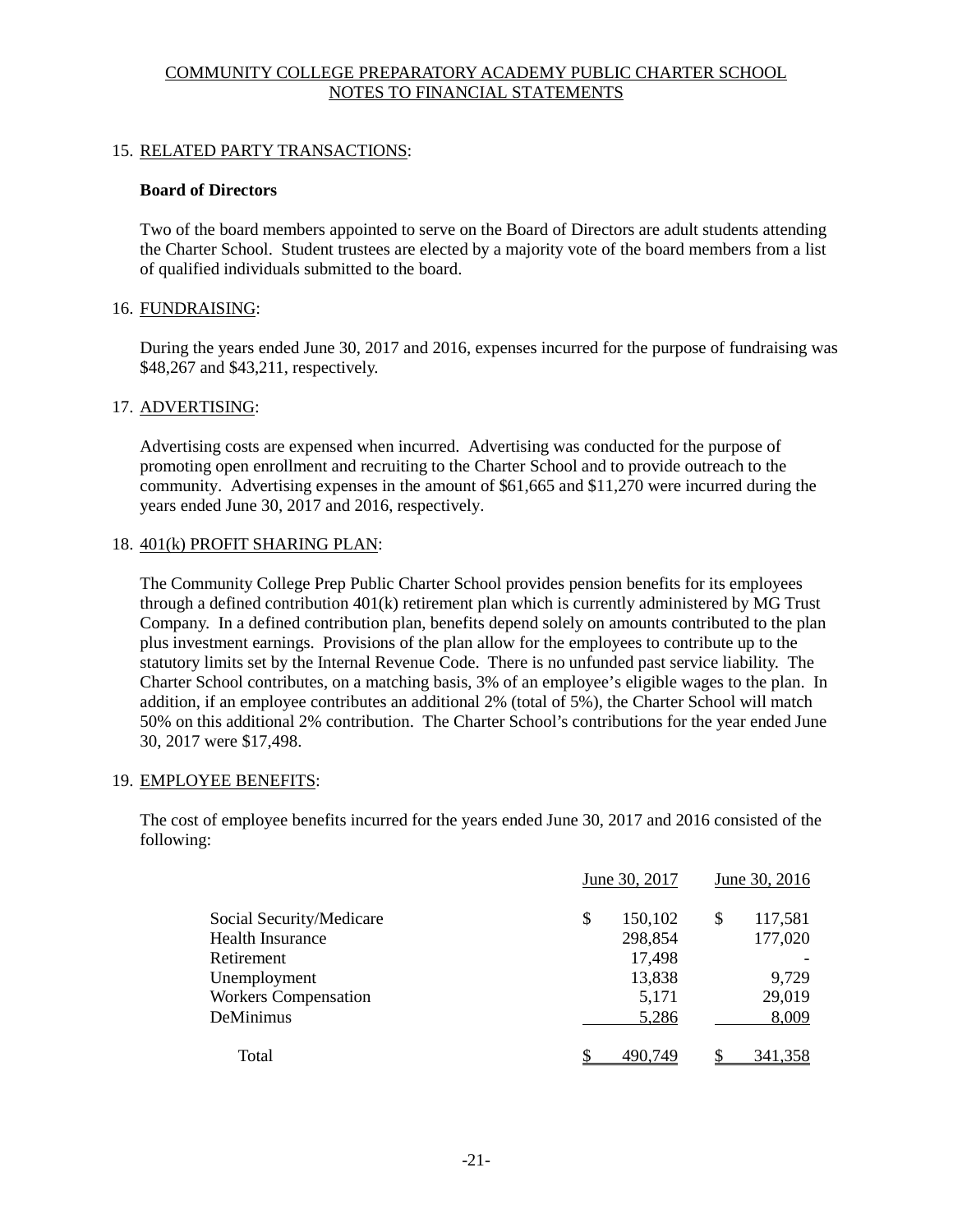#### 19. EMPLOYEE BENEFITS: (Continued)

### **Flexible Benefits Plan**

The Charter School adopted a Section 125 Flexible Benefits Plan. Under this plan, employees are permitted to use pre-tax benefit dollars through payroll deduction to pay for health, dental and vision premiums and life insurance.

#### 20. OCCUPANCY COST:

The cost of occupancy for the years ended June 30, 2017 and 2016 consisted of the following:

|                                       | June 30, 2017 | June 30, 2016 |         |  |
|---------------------------------------|---------------|---------------|---------|--|
| <b>Rent of Facilities</b>             | \$<br>938,520 | \$            | 446,680 |  |
| <b>Contracted Building Services</b>   | 108,601       |               | 100,306 |  |
| Utilities                             | 42,904        |               | 48,710  |  |
| Building - Maintenance and Repairs    | 34,978        |               | 13,720  |  |
| Depreciation - Leasehold Improvements | 4,779         |               | 4,054   |  |
| <b>Janitorial Supplies</b>            | 8,751         |               | 13,547  |  |
| Rent - Other                          |               |               | 3,000   |  |
| Total                                 | .138.533      |               | 630,01  |  |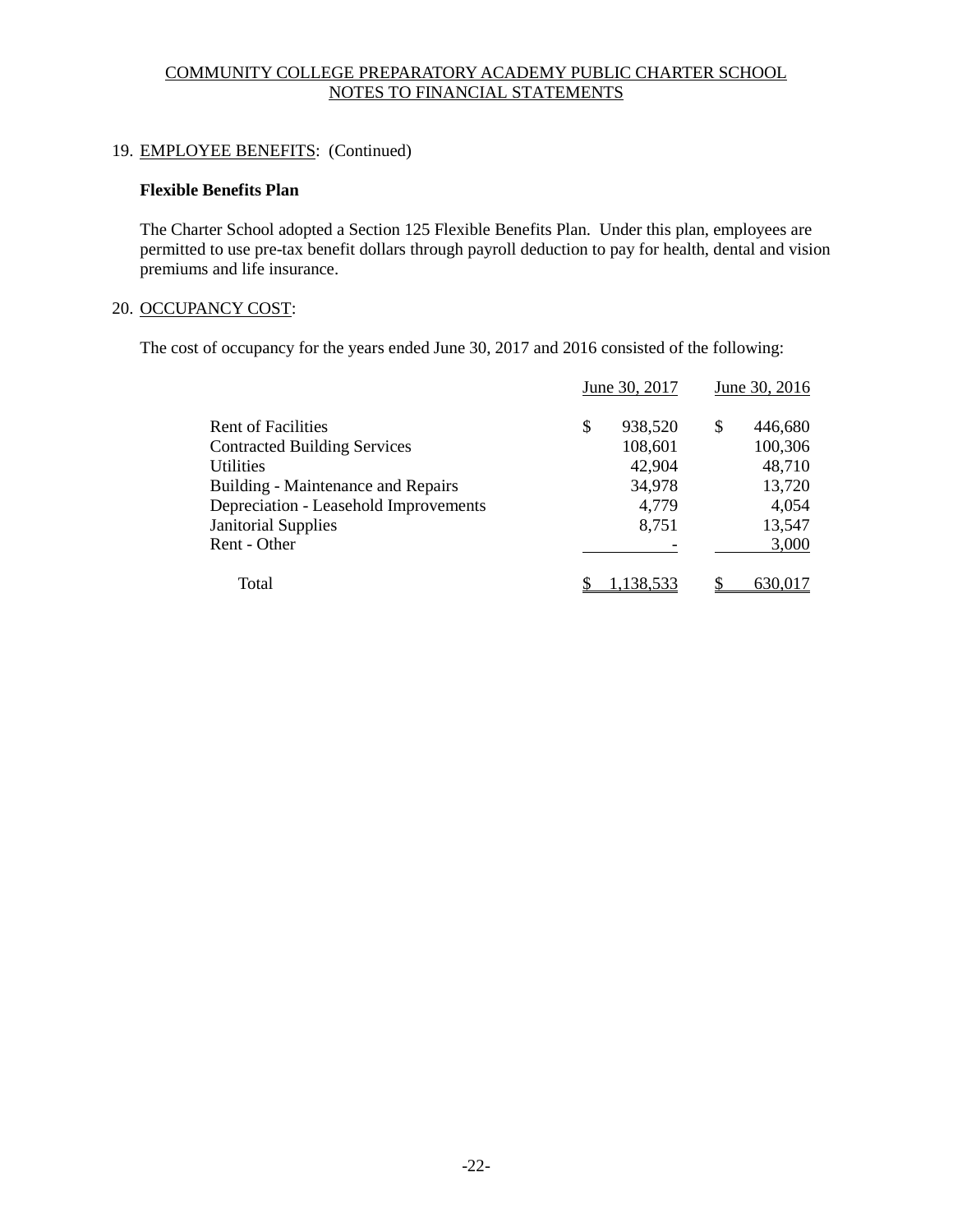#### COMMUNITY COLLEGE PREPARATORY ACADEMY PUBLIC CHARTER SCHOOL COMPARATIVE SCHEDULES OF FUNCTIONAL EXPENSES FOR THE YEARS ENDED JUNE 30, 2017 AND 2016

|                                              | June 30, 2017 |                                |                               |                         |                          | June 30, 2016            |                               |                        |
|----------------------------------------------|---------------|--------------------------------|-------------------------------|-------------------------|--------------------------|--------------------------|-------------------------------|------------------------|
|                                              | Total         | Educational<br><b>Services</b> | General and<br>Administrative | Fundraising             | Total                    | Educational<br>Services  | General and<br>Administrative | Fundraising            |
| Personnel, Salaries and Benefits:            |               |                                |                               |                         |                          |                          |                               |                        |
| <b>Executive Salaries</b>                    | \$<br>186,928 | 109,029<br>$\mathbb{S}$        | $\mathbb{S}$<br>59,607        | 18,292<br><sup>\$</sup> | $\mathcal{S}$<br>187,837 | $\mathcal{S}$<br>110,365 | $\mathbb{S}$<br>59,459        | $\mathbb{S}$<br>18,013 |
| <b>Other Support Staff Salaries</b>          | 455,813       | 455,813                        |                               |                         | 257,192                  | 257,192                  | $\sim$                        | $\sim$                 |
| <b>Student Specialist Salaries</b>           | 349,735       | 349,735                        |                               |                         | 231,680                  | 231,680                  |                               |                        |
| Learning Lab Manager Salaries                | 274,189       | 274,189                        |                               |                         | 246,030                  | 246,030                  |                               |                        |
| <b>Content Specialist Salaries</b>           | 318,606       | 318,606                        |                               |                         | 301,246                  | 301,246                  |                               |                        |
| <b>Business and Operations Salaries</b>      | 437,384       | 215,464                        | 221,545                       | 375                     | 395,940                  | 188,937                  | 205,690                       | 1,313                  |
| Payroll Taxes                                | 163,940       | 139,639                        | 22,788                        | 1,513                   | 127,310                  | 104,953                  | 20,838                        | 1,519                  |
| <b>Employee Benefits</b>                     | 326,809       | 278,366                        | 45,427                        | 3,016                   | 214,048                  | 176,460                  | 35,035                        | 2,553                  |
| Professional Development                     | 50,555        | 43,462                         | 7,093                         |                         | 36,256                   | 30,250                   | 6,006                         |                        |
| Total Personnel, Salaries and Benefits       | 2,563,959     | \$2,184,303                    | 356,460                       | 23,196                  | 1,997,539                | \$1,647,113              | 327,028                       | 23,398                 |
| <b>Direct Student Costs:</b>                 |               |                                |                               |                         |                          |                          |                               |                        |
| <b>Electronic Student Learning Materials</b> | 600,952<br>\$ | $\mathbb{S}$<br>600,952        | \$                            | $\mathcal{S}$           | $\mathbb{S}$<br>625,364  | $\mathbb{S}$<br>625,364  | $\mathcal{S}$                 | \$                     |
| <b>Student Supplies and Materials</b>        | 22,521        | 22,521                         |                               |                         | 33,171                   | 33,171                   |                               |                        |
| Consultants                                  | 72,205        | 72,205                         |                               |                         | 130,756                  | 130,756                  |                               |                        |
| <b>Student Assessment Materials</b>          | 52,244        | 52,244                         |                               |                         | 17,627                   | 17,627                   |                               |                        |
| <b>Student Recruitment</b>                   | 47,960        | 47,960                         |                               |                         | 1,638                    | 1,638                    |                               |                        |
| Contracted Instruction                       | 614,776       | 614,776                        |                               |                         | 247,667                  | 247,667                  |                               |                        |
| Textbooks                                    | 8,537         | 8,537                          |                               |                         | 14,598                   | 14,598                   |                               |                        |
| Other Student Costs                          | 16,653        | 16,653                         |                               |                         | 13,823                   | 13,823                   |                               |                        |
| <b>Total Direct Student Costs</b>            | 1,435,848     | \$1,435,848                    |                               |                         | 1,084,644                | 1,084,644                |                               |                        |
| Occupancy Costs:                             |               |                                |                               |                         |                          |                          |                               |                        |
| <b>Rent of Facilities</b>                    | 938,520<br>\$ | 799,402<br>\$                  | \$<br>130,456                 | $\sqrt$<br>8,662        | $\mathcal{S}$<br>446,680 | \$<br>368,238            | \$<br>73,113                  | \$<br>5,329            |
| Rent - Other                                 |               |                                |                               |                         | 3,000                    | 3,000                    |                               |                        |
| <b>Contracted Building Services</b>          | 108,601       | 92,503                         | 15,096                        | 1,002                   | 100,306                  | 82,691                   | 16,418                        | 1,197                  |
| <b>Utilities</b>                             | 42,904        | 36,544                         | 5,964                         | 396                     | 48,710                   | 40,156                   | 7,973                         | 581                    |
| <b>Building Maintenance and Repairs</b>      | 34,978        | 29,793                         | 4,862                         | 323                     | 13,720                   | 11,310                   | 2,246                         | 164                    |
| Depreciation - Leasehold Improvement         | 4,779         | 4,071                          | 664                           | 44                      | 4,054                    | 3,342                    | 664                           | 48                     |
| Janitorial Supplies                          | 8,751         | 7,454                          | 1,216                         | 81                      | 13,547                   | 11,168                   | 2,217                         | 162                    |
| <b>Total Occupancy Costs</b>                 | 1,138,533     | 969,767                        | 158,258                       | 10,508                  | 630,017                  | 519,905                  | 102,631                       | 7,481                  |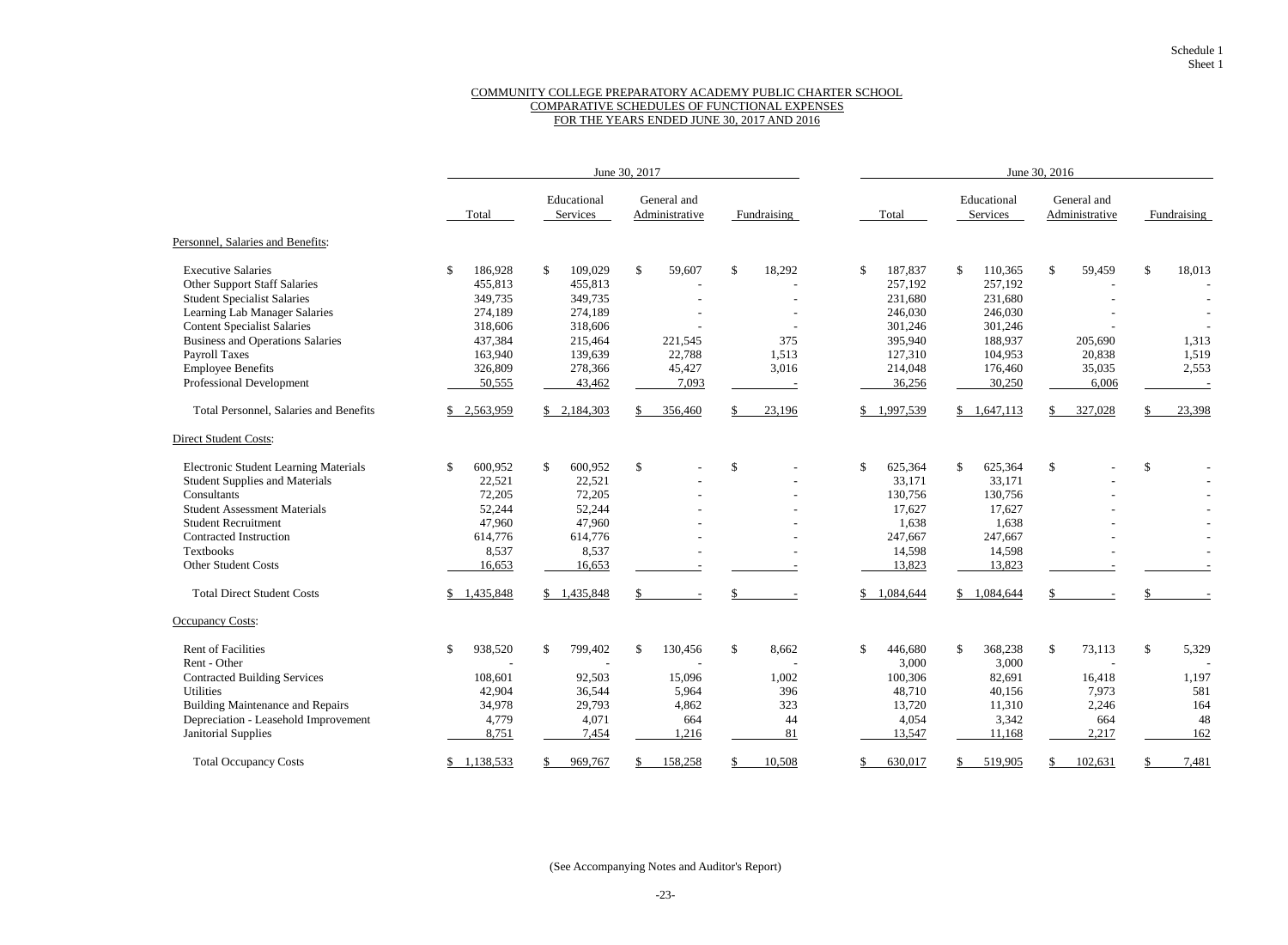#### COMMUNITY COLLEGE PREPARATORY ACADEMY PUBLIC CHARTER SCHOOL COMPARATIVE SCHEDULES OF FUNCTIONAL EXPENSES FOR THE YEARS ENDED JUNE 30, 2017 AND 2016

|                                          | June 30, 2017 |                         |                                      |              |                        | June 30, 2016           |                               |             |
|------------------------------------------|---------------|-------------------------|--------------------------------------|--------------|------------------------|-------------------------|-------------------------------|-------------|
|                                          | Total         | Educational<br>Services | General and<br><b>Administrative</b> | Fundraising  | Total                  | Educational<br>Services | General and<br>Administrative | Fundraising |
| Office Expenses:                         |               |                         |                                      |              |                        |                         |                               |             |
| Office Supplies and Materials            | 36,879        | 31,413<br><sup>\$</sup> | \$<br>5,126                          | \$<br>340    | \$<br>28,821           | $\mathbb{S}$<br>23,760  | \$<br>4,717                   | \$<br>344   |
| Office Equipment, Rental and Maintenance | 6,554         | 5,583                   | 911                                  | 60           | 1,985                  | 1,122                   | 223                           | 640         |
| Telecommunications                       | 21,451        | 18,271                  | 2,982                                | 198          | 12,963                 | 10,686                  | 2,122                         | 155         |
| Printing and Copying                     | 19,739        | 16,813                  | 2,744                                | 182          | 17,520                 | 14,134                  | 2,806                         | 580         |
| Postage and Shipping                     | 378           | 322                     | 52                                   |              | 1,343                  | 1,107                   | 220                           | 16          |
| Computer and Related                     | 96,592        | 83,040                  | 13,552                               |              | 62,742                 | 52,348                  | 10,394                        |             |
| Marketing and Advertising                | 13,705        | 11,782                  | 1,923                                |              | 9,632                  | 9,632                   |                               |             |
| <b>Total Office Expenses</b>             | 195,298       | 167,224                 | 27,290                               | 784<br>\$    | 135,006                | 112,789<br>\$           | 20,482                        | 1,735       |
| General Expenses:                        |               |                         |                                      |              |                        |                         |                               |             |
| Accounting, Auditing and Payroll         | 78,102        | \$<br>67,145            | \$<br>10,957                         | $\mathbb{S}$ | $\mathbb{S}$<br>96,616 | $\mathbb{S}$<br>80,611  | \$<br>16,005                  | \$          |
| <b>Authorizer</b> Fee                    | 64,041        | 55,056                  | 8,985                                |              | 41,755                 | 34,838                  | 6,917                         |             |
| Consultants                              | 385           |                         |                                      | 385          | 4,675                  | 3,500                   |                               | 1,175       |
| Insurance                                | 3,336         | 2,868                   | 468                                  |              | 2,695                  | 2,249                   | 446                           |             |
| Depreciation - Equipment                 | 124,647       | 106,171                 | 17,326                               | 1,150        | 80,879                 | 66,676                  | 13,238                        | 965         |
| <b>Interest Expense</b>                  | 1,010         |                         | 1,010                                |              | 2,179                  |                         | 2,179                         |             |
| <b>Business Fees and Dues</b>            | 19,508        | 16,771                  | 2,737                                |              | 6,211                  | 5,084                   | 1,009                         | 118         |
| Other General Expenses                   | 17,864        | 4,831                   | 789                                  | 12,244       | 15,392                 | 4,248                   | 2,805                         | 8,339       |
| <b>Total General Expenses</b>            | 308,893       | 252,842                 | 42,272                               | 13,779       | 250,402                | 197,206<br>\$.          | 42,599                        | 10,597      |
| <b>Total Functional Expenses</b>         | 5,642,531     | \$5,009,984             | 584,280                              | 48,267       | 4,097,608              | \$3,561,657             | 492,740                       | 43,211      |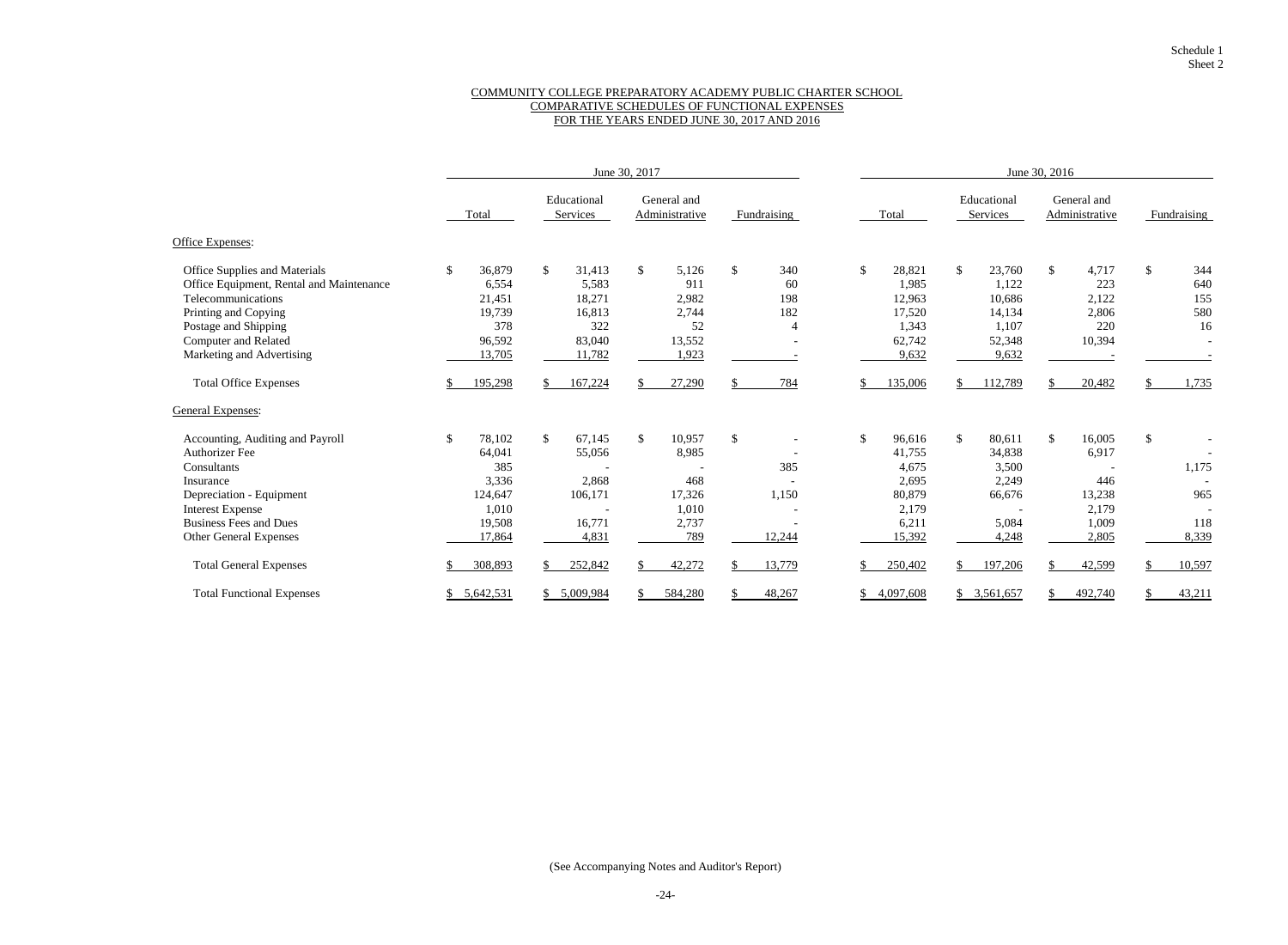### COMMUNITY COLLEGE PREPARATORY ACADEMY PUBLIC CHARTER SCHOOL COMPARATIVE SCHEDULES OF AVERAGE COST PER STUDENT FOR THE YEARS ENDED JUNE 30, 2017 AND 2016

#### June 30, 2017

|                            |       | <b>Total Cost</b> | <b>Average Cost</b><br>Per Student |       |
|----------------------------|-------|-------------------|------------------------------------|-------|
| Instructional              |       | \$<br>4,040,217   | S                                  | 8,506 |
| <b>Occupancy Cost</b>      |       | 1,138,533         |                                    | 2,397 |
| General and Administrative |       | 426,022           |                                    | 897   |
| Fundraising                |       | 37,759            |                                    | 79    |
|                            | Total | 5.642.531         |                                    |       |

The above is the average per student cost for the year ended June 30, 2017, and is based on a full time equivalent (FTE) enrollment of 475 students.

#### June 30, 2016

|                            |       | <b>Total Cost</b> | <b>Average Cost</b><br>Per Student |       |  |
|----------------------------|-------|-------------------|------------------------------------|-------|--|
| Instructional              |       | \$<br>3,041,752   | S                                  | 8,691 |  |
| <b>Occupancy Cost</b>      |       | 630,017           |                                    | 1,800 |  |
| General and Administrative |       | 390,109           |                                    | 1,115 |  |
| Fundraising                |       | 35,730            |                                    | 102   |  |
|                            | Total | 4,097,608         |                                    | .708  |  |

The above is the average per student cost for the year ended June 30, 2016, and is based on a full time equivalent (FTE) enrollment of 350 students.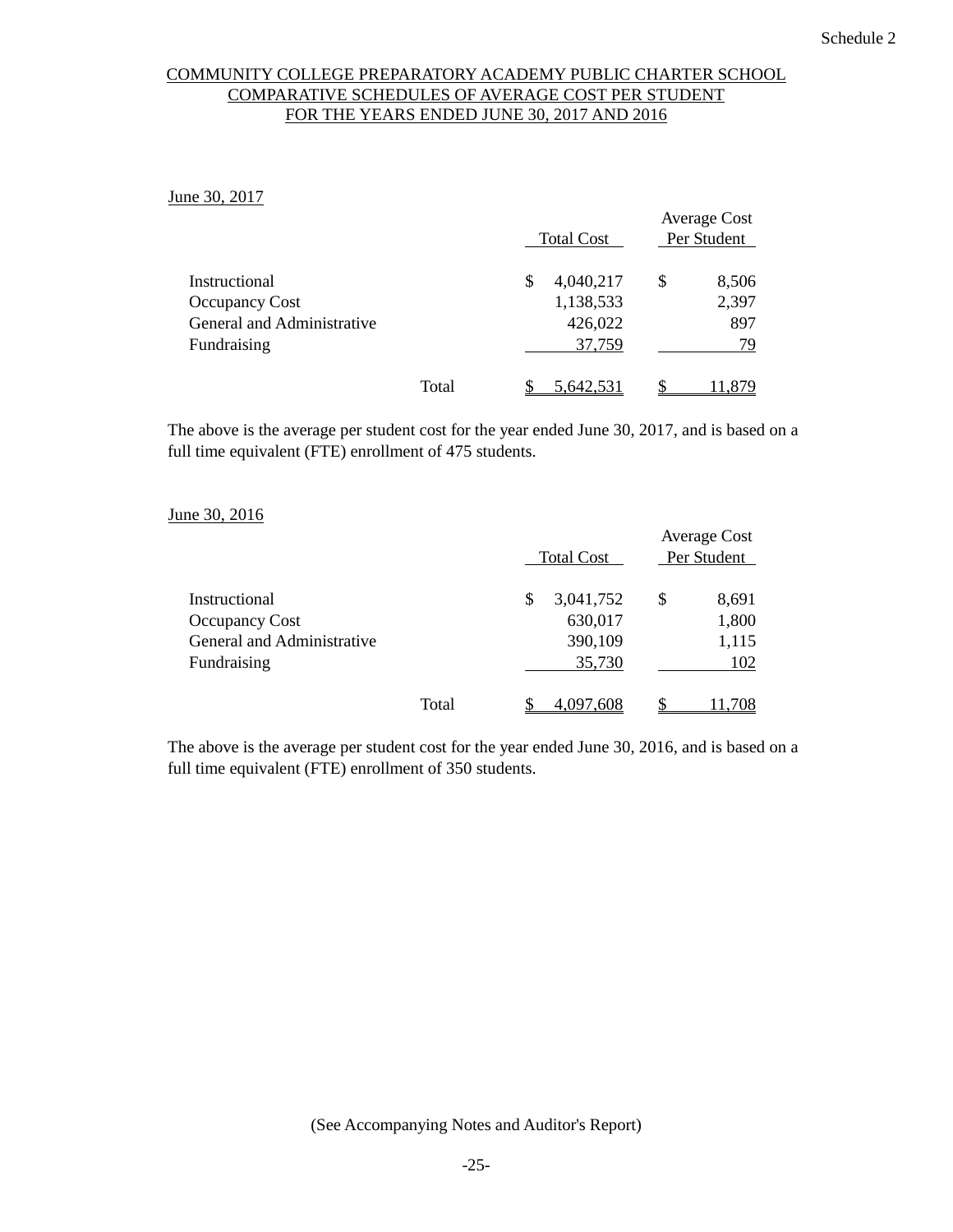# Kendall, Prebola and Jones, LLC

Certified Public Accountants

Board of Directors Community College Preparatory Academy Public Charter School 2405 Martin L. King Jr. Ave SE Washington, DC 20020

### INDEPENDENT AUDITOR'S REPORT ON INTERNAL CONTROL OVER FINANCIAL REPORTING AND ON COMPLIANCE AND OTHER MATTERS BASED ON AN AUDIT OF FINANCIAL STATEMENTS PERFORMED IN ACCORDANCE WITH *GOVERNMENT AUDITING STANDARDS*

We have audited, in accordance with auditing standards generally accepted in the United States of America and the standards applicable to financial audits contained in *Government Auditing Standards*, issued by the Comptroller General of the United States, the financial statements of the Community College Preparatory Academy Public Charter School (a nonprofit organization), which comprise the statement of financial position as of June 30, 2017, and the related statements of activities and cash flows for the year then ended, and the related notes to the financial statements, and have issued our report thereon dated December 1, 2017.

#### *Internal Control Over Financial Reporting*

In planning and performing our audit of the financial statements, we considered the Community College Preparatory Academy Public Charter School's internal control over financial reporting (internal control) to determine the audit procedures that are appropriate in the circumstances for the purpose of expressing our opinion on the financial statements, but not for the purpose of expressing an opinion on the effectiveness of the Community College Preparatory Academy Public Charter School's internal control. Accordingly, we do not express an opinion on the effectiveness of the Community College Preparatory Academy Public Charter School's internal control.

A *deficiency in internal control* exists when the design or operation of a control does not allow management or employees, in the normal course of performing their assigned functions, to prevent, or detect and correct, misstatements on a timely basis. A *material weakness* is a deficiency, or a combination of deficiencies, in internal control, such that there is a reasonable possibility that a material misstatement of the entity's financial statements will not be prevented, or detected and corrected on a timely basis. A *significant deficiency* is a deficiency, or a combination of deficiencies, in internal control that is less severe than a material weakness, yet important enough to merit attention by those charged with governance.

Our consideration of internal control was for the limited purpose described in the first paragraph of this section and was not designed to identify all deficiencies in internal control that might be material weaknesses or significant deficiencies. Given these limitations, during our audit we did not identify any deficiencies in internal control that we consider to be material weaknesses. However, material weaknesses may exist that have not been identified.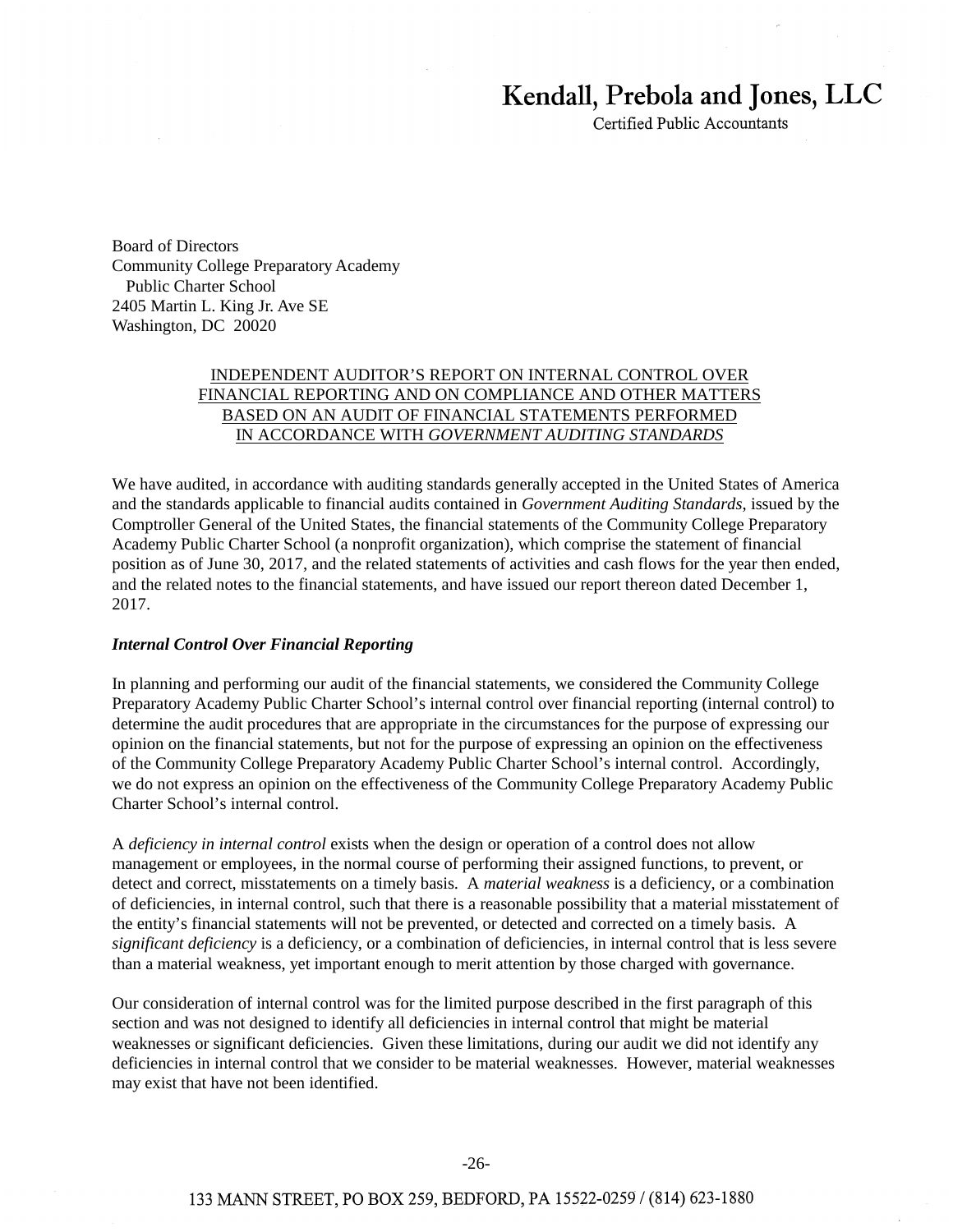## *Compliance and Other Matters* **including and reconciling such information directly to the unit of underlying and other Matters**

As part of obtaining reasonable assurance about whether the Community College Preparatory Academy Public Charter School's financial statements are free from material misstatement, we performed tests of its compliance with certain provisions of laws, regulations, contracts and grant agreements, noncompliance with which could have a direct and material effect on the determination of financial statement amounts. However, providing an opinion on compliance with those provisions was not an objective of our audit and accordingly, we do not express such an opinion. The results of our tests disclosed no instances of noncompliance or other matters that are required to be reported under *Government Auditing Standards*. As part of obtaining reasonable assurance about whether the Community College Preparatory Acaden

### *Purpose of this Report*  $\blacksquare$

The purpose of this report is solely to describe the scope of our testing of internal control and compliance and the results of that testing, and not to provide an opinion on the effectiveness of the organization's internal control or on compliance. This report is an integral part of an audit performed in accordance with Government Auditing Standards in considering the organization's internal control and compliance. Accordingly, this communication is not suitable for any other purpose.

Kendal, Prebihand Jones

Kendall, Prebola and Jones Kendall, Prebola and Jones Certified Public Accountants Certified Public Accountants

Bedford, Pennsylvania Bedford, Pennsylvania December 1, 2017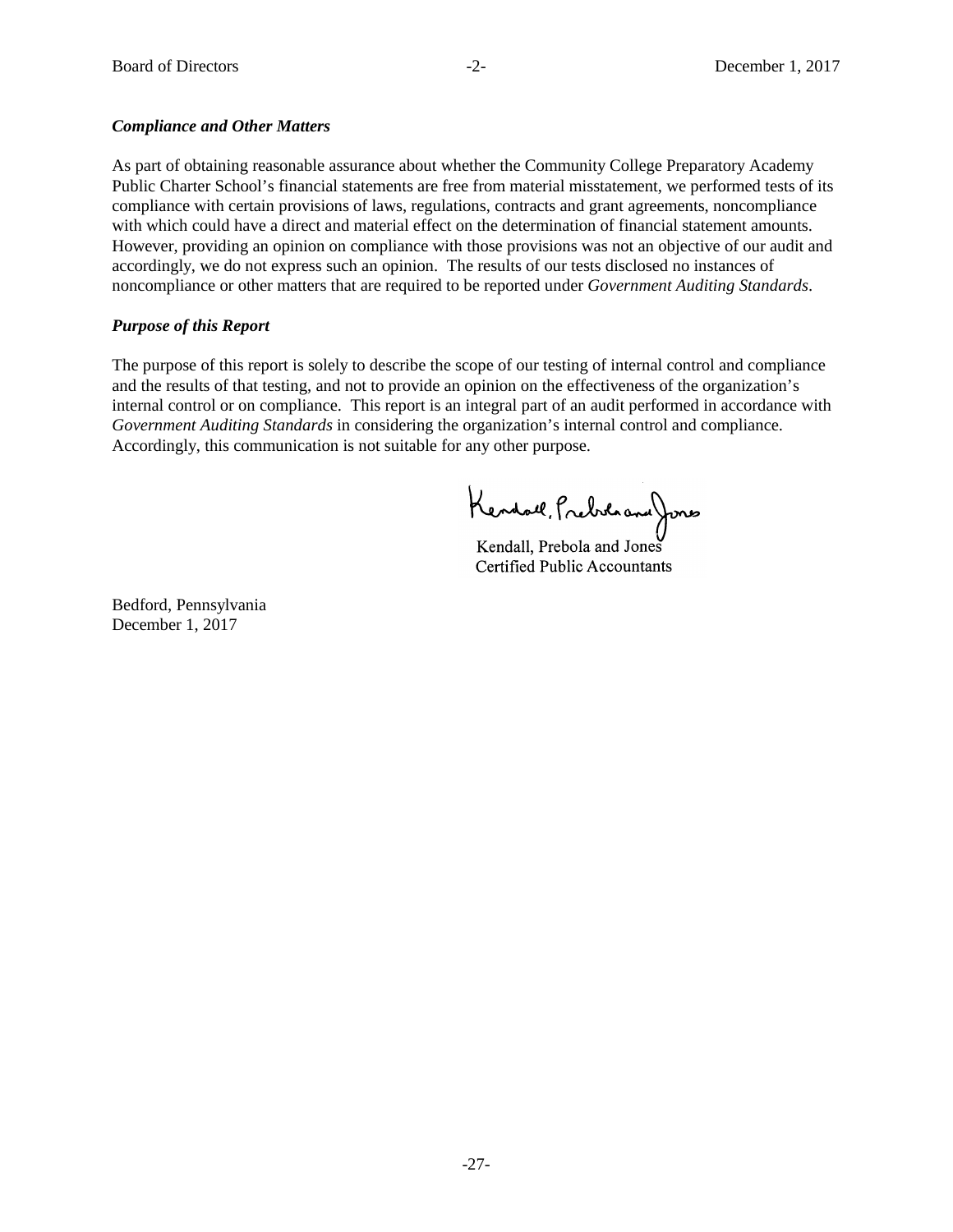### COMMUNITY COLLEGE PREPARATORY ACADEMY PUBLIC CHARTER SCHOOL SUMMARY SCHEDULE OF PRIOR AUDIT FINDINGS FOR THE YEAR ENDED JUNE 30, 2017

### FINDINGS - FINANCIAL STATEMENT AUDIT

There were no audit findings in the prior year.